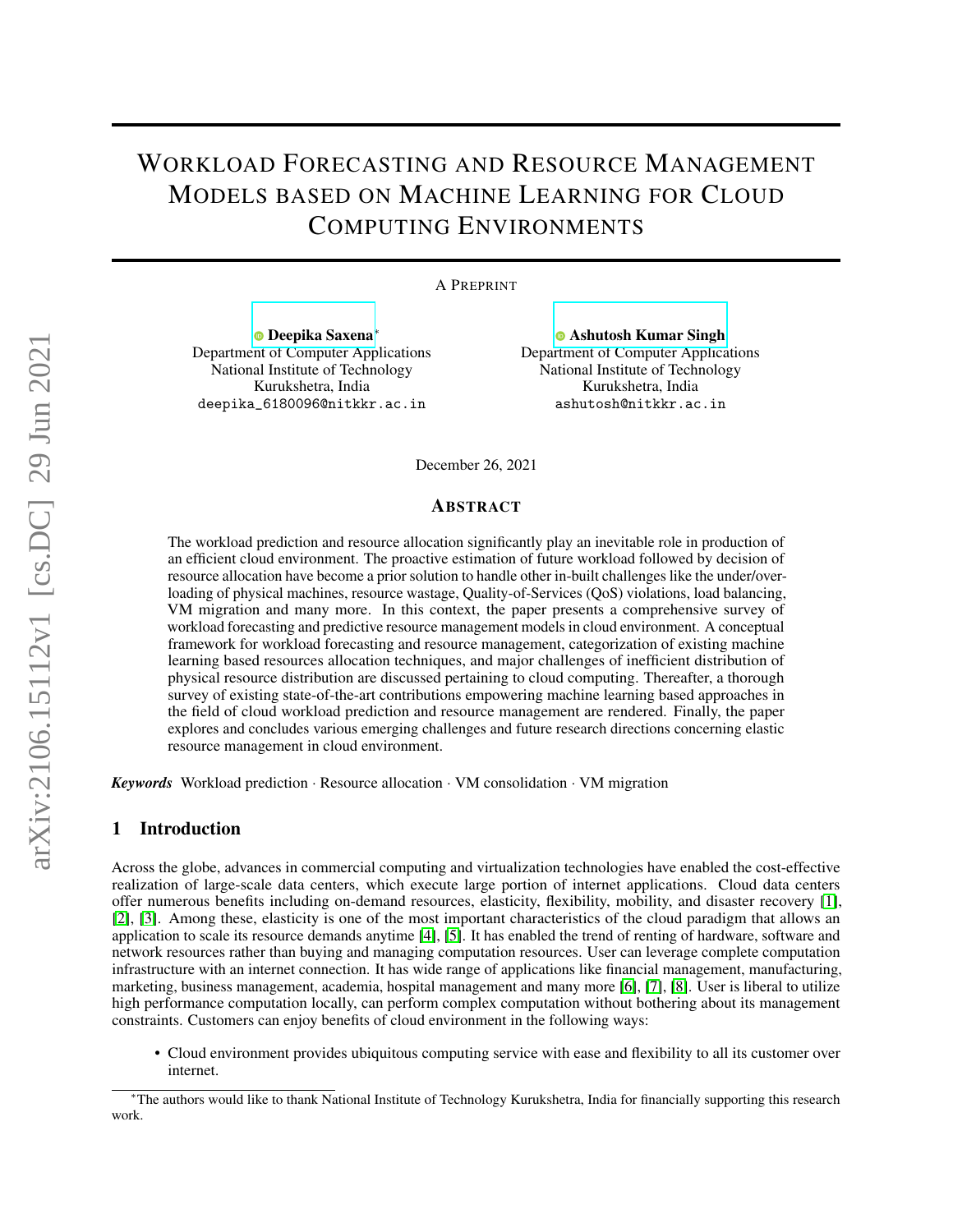- Minimize start-up and operating cost investment, as it allows pay as per use service model.
- Scalability feature of cloud data center enables to scale their applications by efficient utilization of IT resources, integration of distributed computing resources over the internet.
- Reduces the risk of resource allocation resulting from wrong estimation of workload or sudden power-off of resources and other management risks.
- Tenants can collapse and expand their applications as per the requirement without bothering about capacity of resources.

Consequently, massive amount of digital content is being produced through ever growing online activities such as shopping, social networking, email, and many others by the cloud clients. Cloud Service Provider (CSP) allocates computing instances called as virtual machines (VMs) to cater the resource demands of cloud clients. Though cloud computing is increasingly used by public and private sector, the research on cloud computing is still at its developing phase. Many existing challenges have not been fully addressed yet, and new issues are rising from industrial applications. Some of the prevalent research issues in cloud computing are:

• *Automated Resources Provisioning*

The main aim of a cloud service provider is to allocate and de-allocate resources efficiently to satisfy its SLA, while minimizing its operational cost [\[9\]](#page-14-6), [\[10\]](#page-14-7). It becomes difficult to determine how to map SLA such as Quality-of-Service (QoS) constraints to low-level resource requirement such as CPU and memory requirements. Furthermore, to achieve high agility and respond to rapid demand fluctuations such as in flash crowd effect, decision of resource provisioning have to be taken online. Dynamic resource provisioning for internet applications provides solution for this.

• *Reduction of Energy and Power Consumption*

Excessive power consumption due to wastage of resources at data center is another big challenge to deal with. The goal is not only to scale down energy cost in data centers, but also to meet government regulations and environmental standards. The solution for this is energy efficient resource scheduling, job scheduling, power shut down if in case not in use and proper utilization of CPU and other resources [\[11\]](#page-14-8), [\[12\]](#page-14-9).

#### • *Data Leakage Detection*

Security of user's data is most prevalant issue as customer's have to trust the third party for privacy and maintaining security of their confidential data [\[13\]](#page-14-10). Though service provider promise optimum security of data, still some malicious user actively hampers victim owner data. Moreover, VM migration should be safe as during migration target VM needs to traverse several architectural layers that should be trusted. Illegal authorization and authentication access raises more security overheads in cloud environment [\[14\]](#page-14-11).

• *Traffic Management*

It becomes serious issue to manage network traffic effectively so as to reduce congestion problem and other network related issues. So many reasons are there like, the density of links is much higher than that in ISPs or enterprise networks, also the applications deployed on data centers, such as MapReduce jobs, have completely different traffic pattern [\[15\]](#page-14-12).

• *Task Scheduling*

At cloud data centers, virtual machine allocation is done prior to the jobs arrival. Later, when applications from users arrive, they are divided into tasks that can independently execute on different VMs. It becomes a challenge to optimally distribute tasks on allocated VMs (resource provisioning) so that resources are maximum utilized and power consumption is minimum [\[16\]](#page-14-13).

• *Workload Prediction*

Cloud computing promises elasticity, flexibility and cost-effectiveness to satisfy SLA conditions. To realize these promises, service providers have to quickly plan and provision computing resources, so that the capacity of the supporting infrastructure can closely match the needs of new demands. therefore, prior workload estimation is extremely important [\[17\]](#page-14-14), [\[18\]](#page-14-15).

• *Elasticity Management*

Elasticity [\[19\]](#page-14-16) is the ability of cloud system to adapt to workload changes by allocating and de-allocating resources in self adaptive manner, such that at every instance of time the available resources match the current demand as closely as possible. It is directly related to speed of response and precision to map the tasks on VMs and VMs mapping to physical machines [\[3\]](#page-14-0).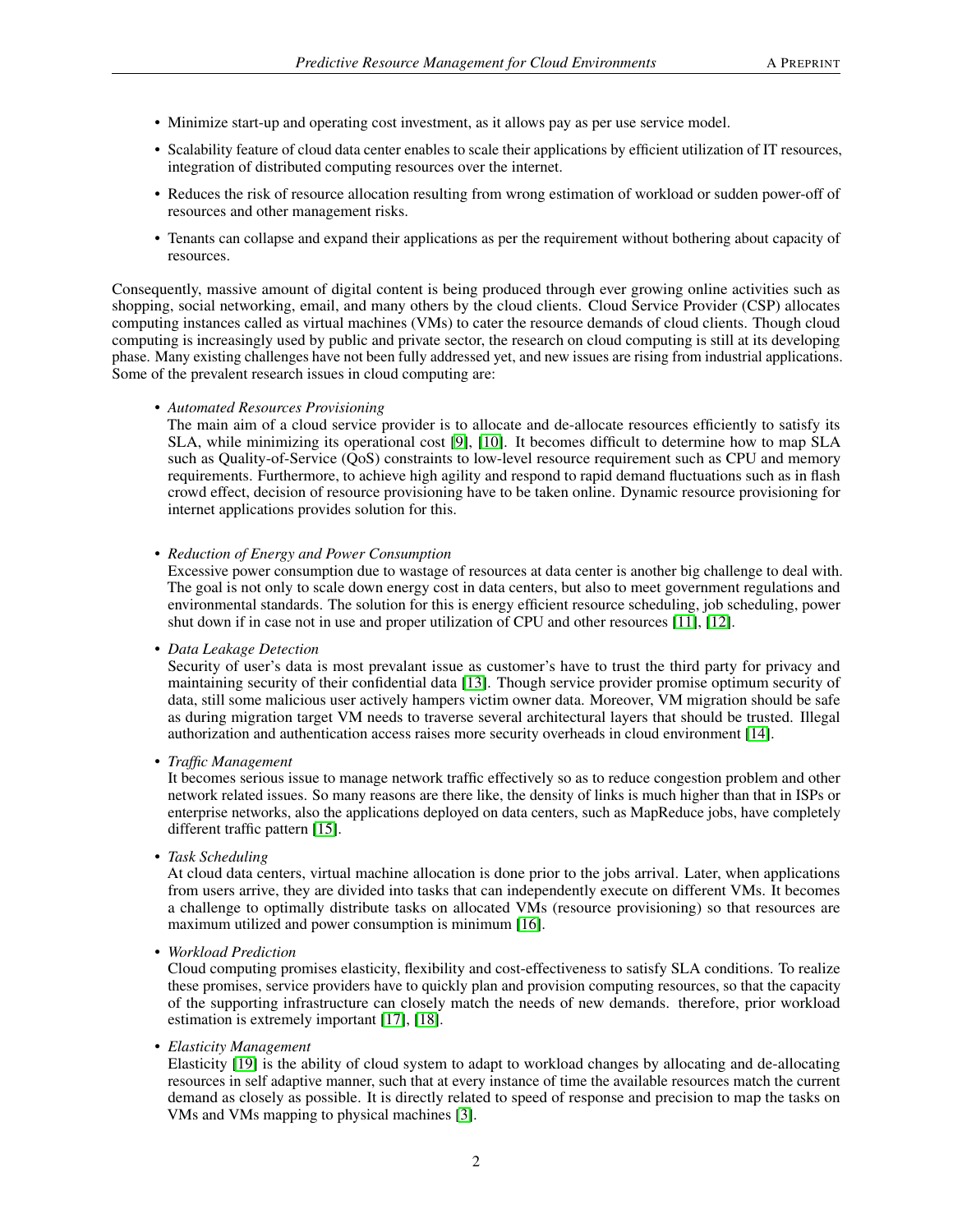# 2 Motivation

The minimum upfront capital investment and maximum scalability features of cloud computing are fascinating to businesses, academia, research and every public or private organizations. Evidently, smooth and progressive working of all these organizations depend on the services offered by the cloud data center. The daily life examples include social networking, e-governance, online shopping and others. In 2016, operational cost expenditure on public cloud Infrastructure as a Service of hardware and software is forecast to reach \$38 B, growing to \$173 B in 2026. [\[20\]](#page-14-17). To meet the ever growing and dynamic demand of users, more and more virtual machines (VMs) are deployed on large number of servers and cooling devices are installed at data center that accounts for high power consumption [\[9\]](#page-14-6). Infact, the operational cost due to power consumption is about 30% more than resource purchase cost [\[21\]](#page-14-18). The energy consumption distribution of cloud data center reported in [\[22\]](#page-14-19) reveals that major portion of energy (40%), is consumed by the number of active servers and cooling or refrigeration system employed at cloud data center. Due to these reasons data center energy efficiency is now considered a chief concern for data center operators, ahead of the traditional considerations of availability and security.

Cloud users submit different type of workloads, requiring heterogeneous resource capacities with varying priorities and pricing policies associated with their respective Service Level Agreements (SLAs). The resource demand changes over time in an hour, day, week, month and years with respect to the type of workload and deadline of execution submitted by the user. Therefore, it becomes difficult to estimate the upcoming resource demands and decide resource distribution. It is observed that most of the time resources are either under utilized or overloaded due to unbalanced VM placement leads to resource wastage and performance degradation [\[11\]](#page-14-8). Even when running in the idle mode, servers consume a significant amount of energy. Large savings can be made by turning off these servers. At the same time, these power saving techniques reduce system performance, pointing to a complex balance between energy savings and high performance.Typical model of resource capacity and utilization is depicted in Fig. [1.](#page-2-0)

<span id="page-2-0"></span>

Figure 1: Typical resource utilization at cloud data center

It clearly shows the resource under-utilization and overload events during typical resource capacity of a data center. It also highlights the major challenges that arise due to inefficient distribution of physical resources at data center. To avoid such scenarios the data centers are expected to have ideal resource capacity at any point of time such that it can fulfill all incoming requests without wasting resources. Again this can be achieved if resource manager knows the upcoming workload in advance by accurate forecasting of future demands. This emphasizes the need for automatic resource management techniques that enable systems to auto-adapt according to the dynamic resource demands by using the existing resources more efficiently.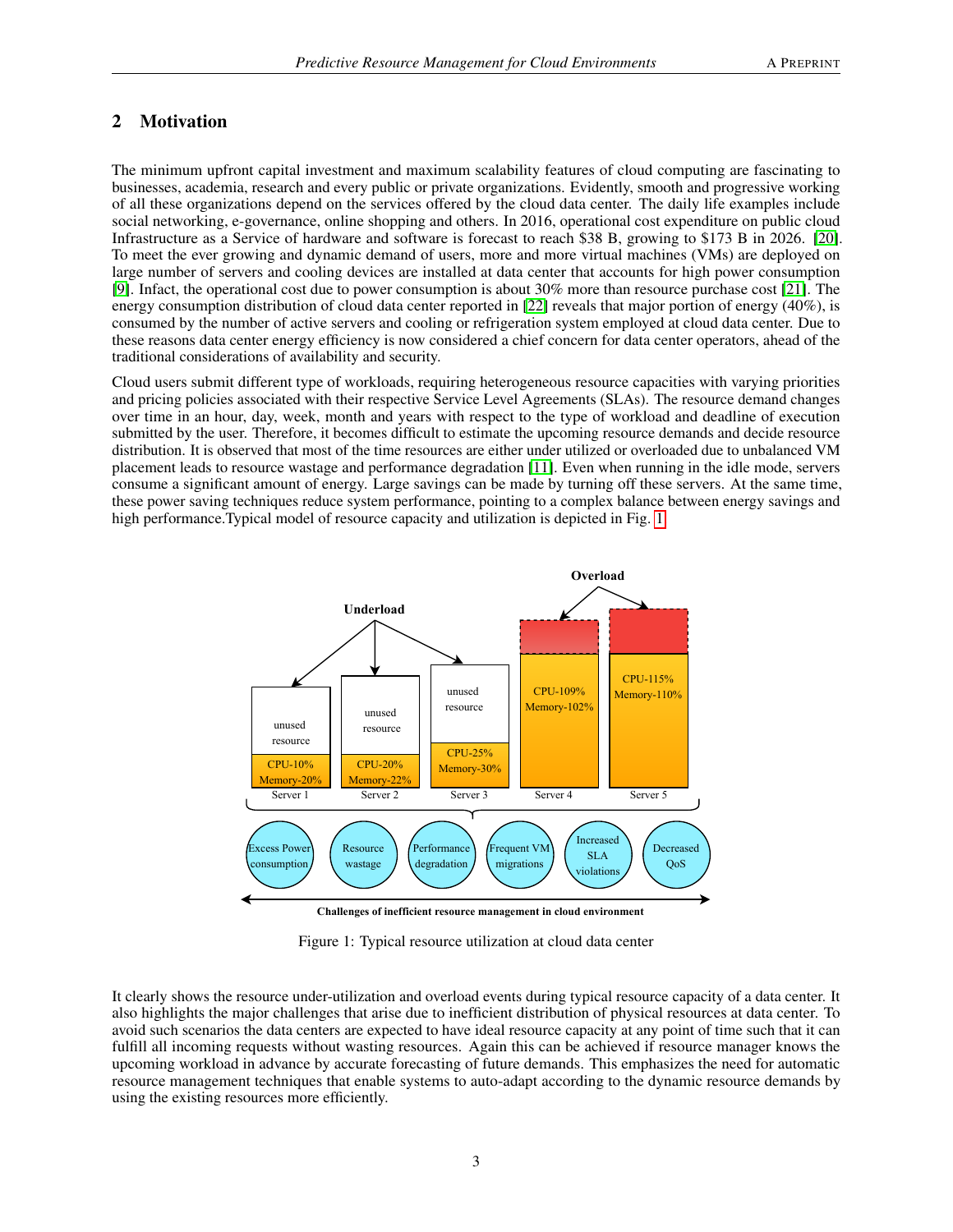*Our Contribution*: This paper specifically considers and presents a comprehensive survey of workload prediction and elastic resource management models. Furthermore, emerging challenges and future research directions in cloud resource management are rendered.

# 3 Concepts and Categorization for Cloud Resource Management

*Elastic Resource Management* is the process of allocation of computing, storage, networking resources to a set of applications, in order to jointly meet the performance objectives of the applications, the cloud service providers (CSPs) and the users of the cloud resources. The objectives of the CSPs is efficient and effective resource utilization within the constraints of Service Level Agreements (SLAs) with the cloud users. Efficient resource utilization is typically achieved through virtualization technologies, which facilitate statistical multiplexing of resources across customers and applications. Fig. [2](#page-3-0) shows conceptual framework for cloud resource management, where,  $m$  users have requested different applications to be executed at the data center. Each application has specific resource requirement that is to be

<span id="page-3-0"></span>

Figure 2: Conceptual framework for resource management in a cloud environment

satisfy by the data center. Resource Management System (RMS) is deployed at the data center to receive application requests from cloud clients and generate satisfactory responses for them, by allocating required capacity of resources (as per application demand) in the form of VMs. RMS consists of VM Management Unit (VMU) and Task Management Unit (TMU). VMU is responsible for VM scheduling and placement on physical machines (PMs), VM migration in case of over/under-load at PM. TMU works on applications, received from cloud clients/users, divide them into tasks, schedule and assign them on selected VMs for execution. The workload execution information is collected as a historical workload database which is used to train the workload predictor for estimation of future workload and resource utilization information. This predicted information is utilized for decision making of energy-efficient resource distribution and optimized load balancing.

*Virtual Resource Management Techniques* in cloud data center can be broadly categorized into workload management at application, virtual machine and physical machine levels as shown in Fig. [3.](#page-4-0) At *application level*, load management is required during task scheduling and assignment operations. Task scheduling means order of selection of task for execution while task assignment deals with selection of appropriate VM for task execution. Task scheduling and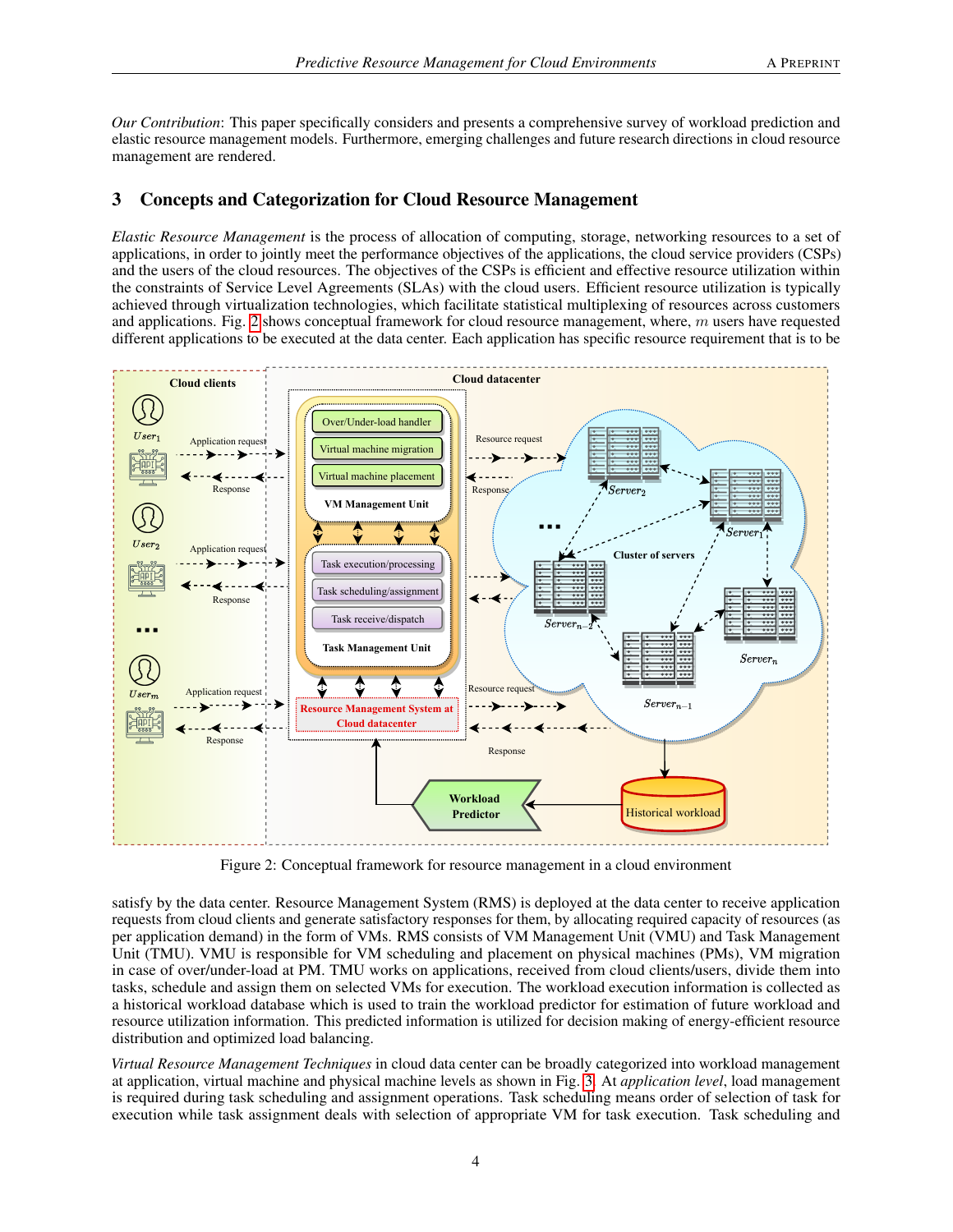assignment can be performed by applying various methods shown in Fig. [3.](#page-4-0) The traditional task scheduling methods includes First-In-First-Out (FIFO), Last-In-First-Out (LIFO), Shortest Job First (SJF), Round-Robin (RR) scheduling etc. Also, the tasks may be scheduled on the basis of execution cost and deadline, or a multi-objective combination satisfying multiple objectives simultaneously with a priority. Furthermore, the multiple constraints based VM selection for a task execution is performed by applying traditional approaches like FIFO, LIFO, sorting VMs according to resource capacity, probabilistic or maximum likely-hood method, heuristic and evolutionary optimization algorithms.

The workload management at *Virtual machine level* can be divided into VM assignment or placement, VM migration and VM consolidation. *VM assignment* is the process of deployment of VM on selected server while *VM migration* is a process of shifting of VMs from over/under-loaded servers to a selected optimal server, and *VM consolidation* is a technique to deploy VMs on minimum number of active servers to reduce power consumption and resource wastage. Fig. [3](#page-4-0) shows existing VM placement and migration methods. The VMs can be allocated to available servers in the cluster by utilizing conventional/traditional methods like, First-Fit, Best-Fit, Random-Fit, or Worst-Fit where VMs resource requirements are satisfied by the respective server without any contention of resources. The VMs can be placed according to single objective like, deadline of user task execution, maximum CPU, reduced power consumption, security, reliability or maximum availability etc. Also, the VMs can be allocated satisfying multiple objectives concurrently with priority or non-dominated sorting based pareto-front solution. To accomplish the same, commonly used approaches are evolutionary optimization (such as PSO, ACO, Firefly, GA, and hybrid optimization algorithms etc.), Fuzzy clustering, game theory based VM allocation, greedy approach, probabilistic method, and other optimization methods. The VM allocation is further optimized by migrating VMs in case of resource contention by using live VM migration method i.e., hot VM migration and offline VM migration i.e., cold migration as per the requirement or VM movement decided by the load balancing unit. Additionally, VMs can be migrated while satisfying specific objectives including, energy-aware, network-aware, security-aware, or reliability-aware constraints etc.

<span id="page-4-0"></span>

Figure 3: Categorization of Resource Management Techniques

The basic operations involved in management at *physical machine level* are server consolidation, handling over/underload at server, server resource provisioning. The server consolidation deals with minimizing the number of active servers by applying energy-efficient VM placement techniques. The over/under-load handling includes detection of respective condition at PM and mitigate its effect by employing VM migration. Resource provisioning is the efficient distribution of physical resources among VMs prior to arrival of actual demand from cloud user. Various under/over-load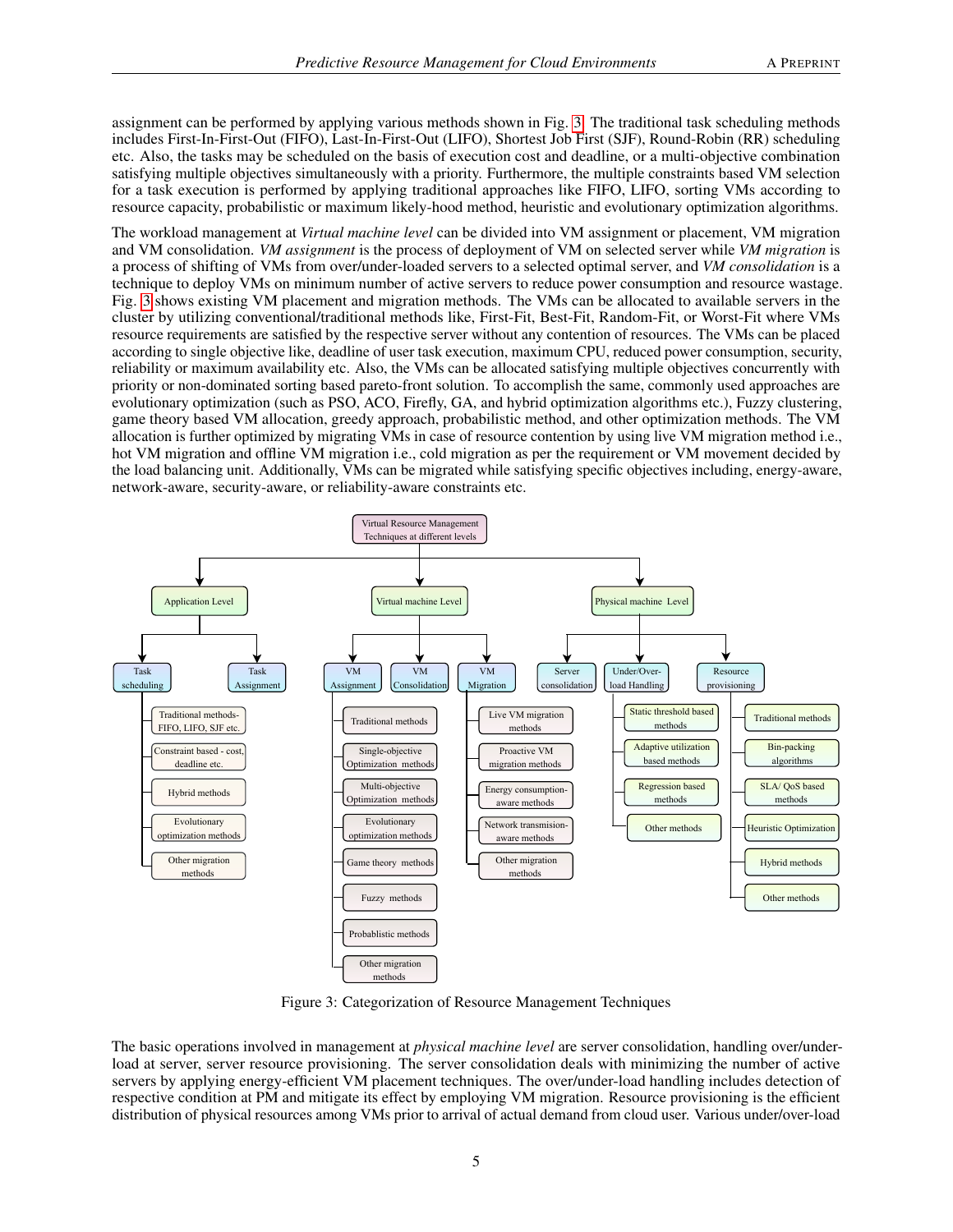handling and resource provisioning techniques are mentioned in Fig. [3.](#page-4-0) The under/over-loading problem is tackled by migrating VMs from under/over-loaded servers to selected efficient server, where the destination server can be selected by applying different approaches such as first-fit, best-fit, random-fit, fuzzy approach based selection, or heuristic optimization etc. This problem can be confronted either reactively or proactively, where the former approach migrates VM after detection of overload, while the later approach estimates under/over-load prior to its occurrence and mitigate its effect by shifting VMs proactively. The physical resources of a server are provisioned using traditional methods, bin-packing algorithm and heuristic optimization methods while satisfying SLA and QoS constraints.

# 4 Workload prediction

Cloud computing enables automatic resource scaling for every online transaction systems, which is one of the distinct key characteristics that distinguishes the cloud platform from the traditional computing models. However, initializing a new virtual instance in a cloud is not instantaneous, cloud hosting platforms introduce some delay period while allocating hardware resources. Therefore, prediction based analysis of resource usage is the key to several crucial system design and virtual machine deployment decisions such as, workload management, system sizing, capacity planning and automatic rule generation in the cloud. Fig. [4](#page-5-0) illustrates the general scenario of workload forecasting at cloud data center. Millions of users sends request over internet at cloud datacener. The requests are processed there and all the request arrived during particular prediction interval are aggregated as historical data, which is later use to forecast workload of future. The historical data is collected and pre-processed in order to normalize it. Then normalized data is transferred to prediction system to forecast future workload. This predicted workload would give prior information of forth coming load and this allows effective time for preparation and arrangements of resource provisioning, decision to manage power on or off status.

<span id="page-5-0"></span>

Figure 4: General Workload Forecasting Model

The general application forecast means to predict the future behavior of the application in different ways such as the expected workload and the performance. It becomes an important step to predict application in different dimensions to efficiently manage the resources in cloud. As per the expected demands of application in future, the efficient resource provisioning could be detected and the sufficient amount of resources could be planned/allocated to accomplish QoS parameters such as CPU utilization, response time, availability, reliability and security.

#### *Different dimensions of workload forecasting*

The forecasting can be realized on virtual machines and physical machines. At virtual machine level, it is necessary to maintain sufficient servers for virtual machine provisioning in order to balance upcoming workload at data center. The workload forecasting can be distributed into various dimensions depending upon the application as follows:

- *Need for Prediction:* The two very basic requirement that motivates prediction are resource management and application management. Resource management lays emphasis on efficient utilization of resources to raise fiscal gains, prevent SLA violation, to maintain consistent resource availability, prevent SLA terms and condition violation and avoid wastage of resources. Another requirement for accurate prediction is application management, which deals with load balancing of applications on virtual machines making decision related to VM migration, VM allocation, VM provisioning over physical machines.
- *Characteristics:* The various characteristics of workload prediction are accuracy of prediction outcomes, adaptability according to dynamic workload demands at different prediction intervals, proactive forecast in anticipation and effective utilization of historical data for future workload estimation.
- *Challenges:* Commonly there are three challenges in workload forecasting. Time and space complexity needed in computing predicted workload should be reasonable in a way that its deployment is affordable. Data granularity is extremely important for workload forecasting. The coarse grained and long term data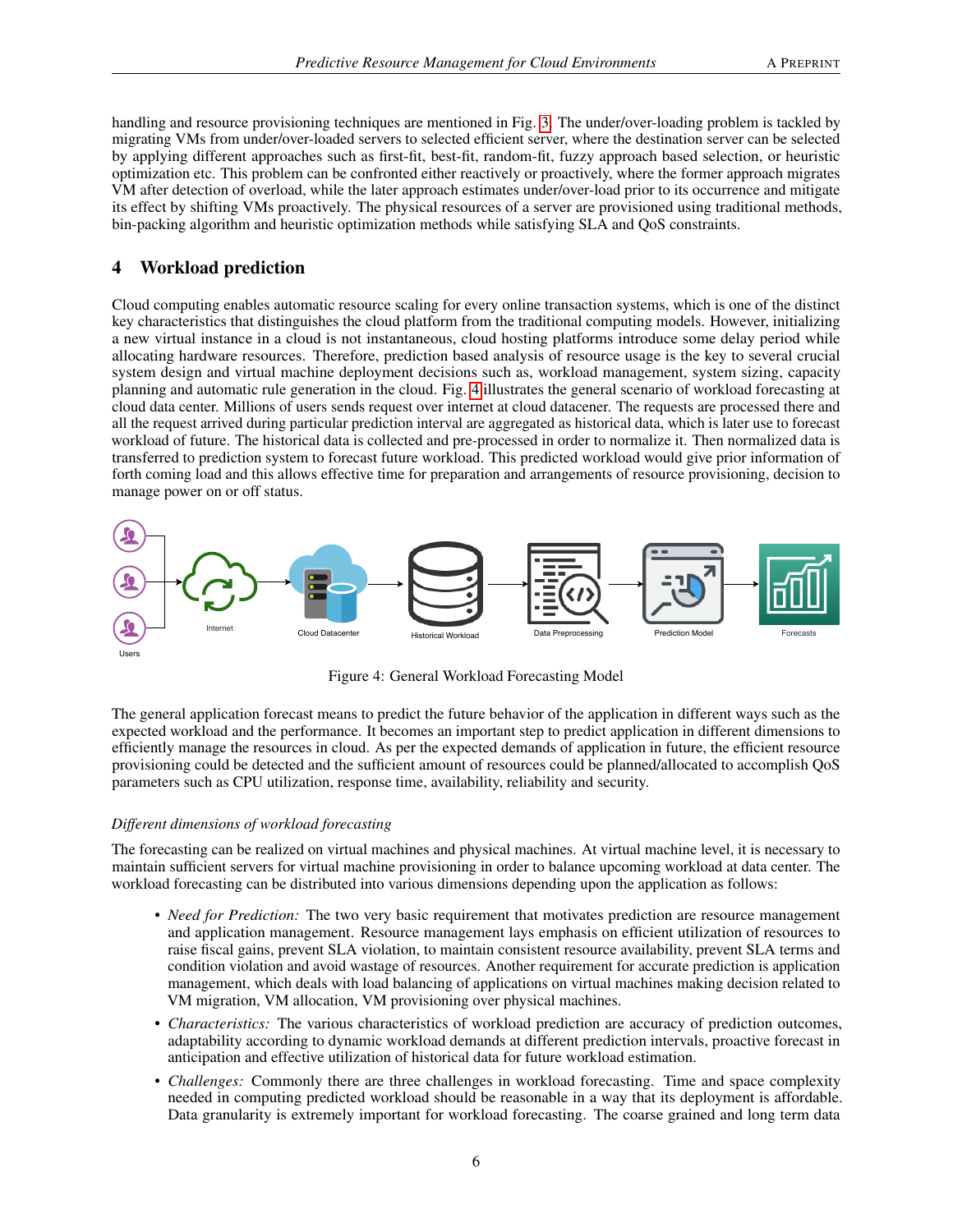sampling causes the model to lose the dynamic and adaptive behavior of the system. On the other hand, the fine-grained and short term prediction takes excess time and includes spurious details that are irrelevant and increase complexity to capture them.

Another big challenge is to decide the length of prediction, short prediction length leads to precise accuracy but have increased complexity. With larger prediction length, the number of data samples decreases and accuracy drops down.

• *Evaluation Metrics:* The various metrics to evaluate prediction model are cost involved in predicting workload, success achieved in the form of accuracy of anticipating future demands, profit obtained in the form of intelligent resource management and error estimated during prediction.

## 4.1 Recent state-of-the-art and Comparison

This section exclusively dedicated to present a survey of recent cloud workload prediction models based on Neural Networks and Support Vector Machine as follows:

## *Evolutionary Neural Network*

J.Kumar et.al, [\[23\]](#page-14-20) presented workload prediction approach for cloud data centers using neural network and self adaptive differential evolution (SaDE). In this work, request coming from different users are aggregated into specific time units as historical data. Then, pre-processing of this data is done by normalizing it in the range of [0, 1]. Here, prediction model extracts patterns from actual workload and analysis of previous  $n$  workload values to predict upcoming workload on data center at  $n + 1$  time instance. Then, self-adaptive differential evolution technique is applied to train the neural network. A biphase adaptive differential evolution (BaDE) learning algorithm trained neural network prediction model was proposed in [\[24\]](#page-14-21), which adopted dual adaptation viz., at level of crossover during exploitation process and mutation in exploration phase to improve the learning efficiency of neural network. This work outperformed [\[23\]](#page-14-20) in terms of prediction accuracy. Later in 2020, an auto-adaptive neural network was developed in [\[25\]](#page-14-22) where the network connection weights are optimized with a help of tri-adaptive differential evolution algorithm (TaDE). The adaptation is employed at crossover, mutation, and control parameters generation level which allows enhanced learning of evolutionary neural network.

## *Multi-input and Multi-output Neural Network*

A multi-resource feed-forward evolutionary neural network based prediction model is proposed in [\[26\]](#page-14-23) by modifying the functionality of an existing single input and single output (SISO) feed-forward neural network. There are sets of neural nodes instead of conventional nodes at input, hidden and output layers to receive multiple inputs and predict output based on multiple attributes. It employed combined classification and prediction operations during network weight connections learning process and concurrently classifies the predicted information of multiple attributes. It has improved efficiency in terms of prediction accuracy with lesser requirement of space and time complexity as compared to equivalent number of SISO neural networks required for prediction of same number of attributes.

## *SVM and Feed-forward Neural Network*

Zhong et al. proposed a weighted wavelet support vector machine based host load prediction model in [\[27\]](#page-15-0). The approach combined the functionality of wavelet transform and support vector machine, and assigned weight to the sample, that reflected the importance of different samples and improved the accuracy of workload prediction. A Bayesian approach was proposed in [\[28\]](#page-15-1) for virtual machine workload prediction at data center. The method used resource demand forecasts to provision resources accordingly. A future workload prediction technique based on Back-propagation training on three-layered neural network was developed in [\[29\]](#page-15-2) that produced workload prediction with acceptable accuracy on NASA HTTP web log traces for prediction interval upto 60 seconds. Cao et al. [\[30\]](#page-15-3) have applied historical data monitoring to predict the server load in future by applying machine learning method like Random Forest. This scheme outperformed the time series analysis method in terms of accuracy for the workload prediction.

#### *Long Short-term Recurrent Neural Network (LSTM-RNN)*

The long short-term memory model in a recurrent neural network (LSTM-RNN) for fine-grained host load prediction was presented in [\[31\]](#page-15-4) and [\[32\]](#page-15-5). Though the LSTM-RNN model learns long-term dependencies and produce high accuracy for prediction of server loads, it suffer from long computation time during training due to usage of Back-propagation algorithm between recurrent layers.

## *Complex-Valued Neural Network*

In 2018 K.Qazi et.al [\[33\]](#page-15-6), proposed a workload prediction approach based on resource usage of host at data center. To train the prediction model, they applied neural network based on complex values that is more efficient than traditional real-valued based neural network. The complex value based neural network can further be developed as Quantum version of neural network, that would enable greater performance and speed benefits to the data center.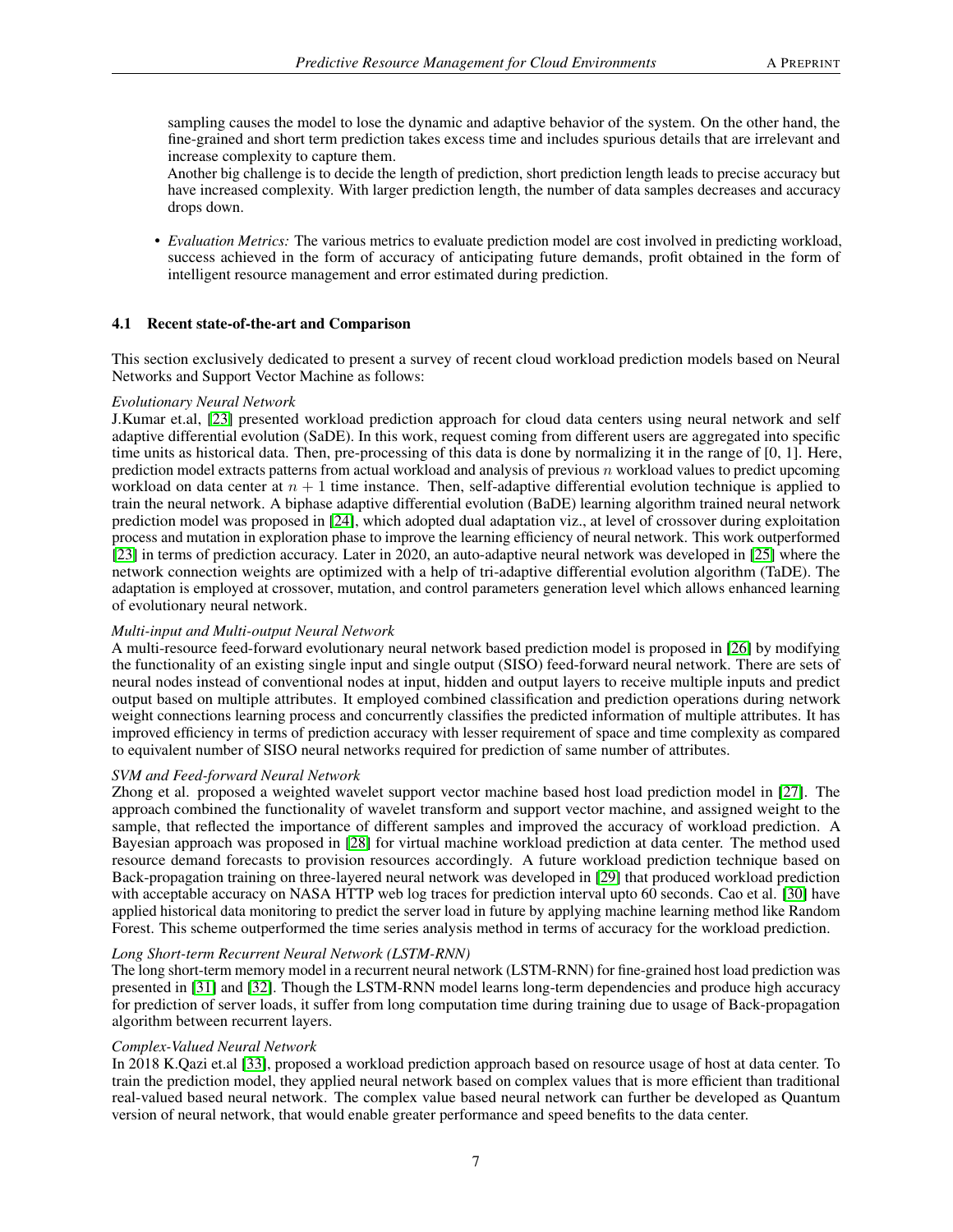#### *Ensemble Prediction Framework*

CloudInsight workload prediction framework was proposed in [\[17\]](#page-14-14) that leverages an integrated potential of multiple machine learning predictors (for e.g., SVM, Neural network, Random Forest, Linear regression etc.) concurrently for accurate prediction of heterogeneous workload in cloud data center. Multi-class regression method is used to assign weights for different predictors in the ensemble predictor framework in real-time according to the current accuracy achieved by different predictors. The ensemble prediction model is periodically optimized to tackle the sudden changes in the future workload. This prediction framework is inspired by the fact that an elastic resource management has inevitable dependency on workload predictors, which measures short-term and long-term deviations and fluctuations of heterogeneous cloud workloads. However, being pre-optimized for specific type of workload patterns learned during training via historical data, they are insufficient to estimate the real-world cloud workloads whose patterns are unseen, may dynamically change over time, and may be irregular. Consequently, these classical predictors often cause over-/under-provisioning of cloud resources. The experimental simulation based performance evaluation reveals that CloudInsight has 13%–27% higher accuracy than classical machine learning based predictors. Also, it minimized period of under-/over-provisioning contributing to high cost optimization and low SLA violations.

## *Quantum Neural Network*

Singh et al. [\[34\]](#page-15-7) have proposed an Evolutionary Quantum Neural Network (EQNN) for prediction of heterogeneous kinds of cloud workloads including web, cluster, and high performance computing, etc. EQNN is an intelligent integration of specific principles of quantum computing and evolutionary algorithm trained neural network that utilizes C-NOT and rotation gates as an activation function within neural network. It is believed that quantum bit values (i.e., qubits) have better potential for exploration and exploitation than real numbers that allows intuitive learning of extracted patterns during training process. The pre-processed training input data is passed in the form of qubits generated with help of rotation gate and also the qubit values are generated for network connections instead of real-numbered weights. Table [1](#page-8-0) entails the summary of aforementioned machine learning based workload prediction approaches.

# 5 Elastic Resource Management

An elastic resource management in cloud environment comprises of various inter-related operations such as (*i*) *Task Assignment*, (*ii*) *VM Migration*, (*iii*) *Resource Prediction*, and (*iv*) *VM Allocation* as depicted in Fig. [5.](#page-7-0) All these operations interact with each other concurrently at common cloud platform to allow efficient distribution and management of available physical resources. Consider m cloud users have submitted their requests for execution in cloud environment (Fig. [5\)](#page-7-0), where Load Management Unit distributes different requests (i.e., applications divided into various tasks) on selected VMs by performing task assignment subject to the resource capacity constraints. The general functions performed by different interacting units with respect to the load management are as follows:

<span id="page-7-0"></span>

Figure 5: Elastic Resource Management Framework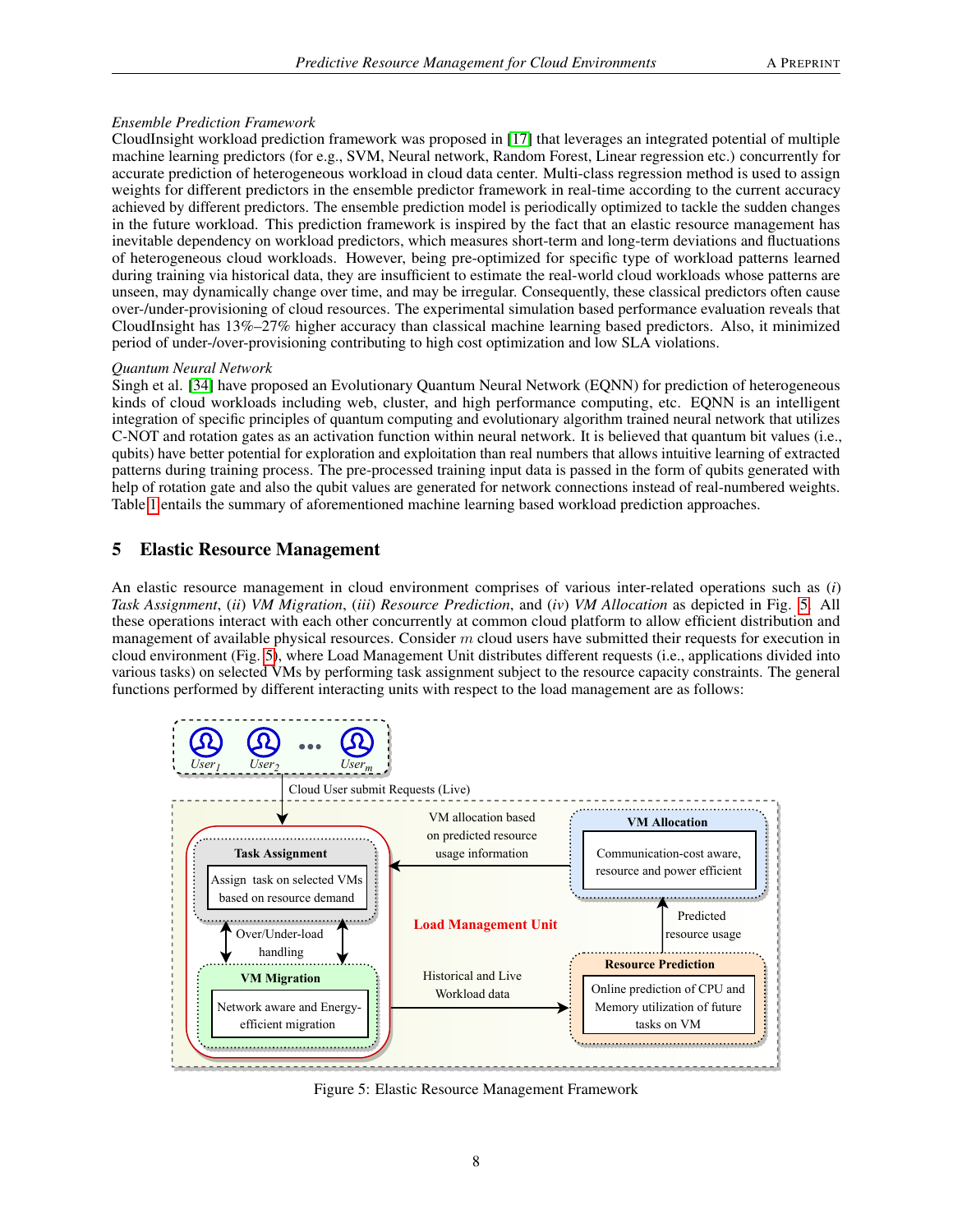<span id="page-8-0"></span>

| <b>Author</b> , year      | <b>Approach</b>                                                                                                           | <b>Strength</b>                                                            | <b>Weakness</b>                                                               |
|---------------------------|---------------------------------------------------------------------------------------------------------------------------|----------------------------------------------------------------------------|-------------------------------------------------------------------------------|
| Prevost et al., 2011 [29] | Backpropagation trained neu-<br>ral network                                                                               | Expected load prediction per<br>time unit                                  | Less accuracy,<br>longer<br>convergence time                                  |
| Lu et al., 2016 [35]      | Random Variable Learning<br>Rate Back-propagation Neu-<br>ral Network (RVLRBPNN)                                          | outperformed HMM                                                           | works on single solution,<br>slow convergence                                 |
| Kumar et al., 2018 [23]   | Artificial Neural Network<br>trained with SaDE evolution-<br>ary algorithm                                                | improved prediction accu-<br>racy over Backpropagation                     | static approach for pre-<br>diction                                           |
| Kumar et al., 2018 [32]   | Long short-term memory<br>model in a recurrent neural<br>network (LSTM-RNN)                                               | better accuracy than ANN                                                   | long computation time                                                         |
| Zhong et al., 2018 [27]   | Weighted wavelet SVM                                                                                                      | Variable load prediction ac-<br>curacy                                     | Requires<br>hyper-<br>parameters<br>tuning<br>with Longer convergence<br>time |
| Cao et al., 2018 [30]     | Random Forest ensemble ap-<br>proach                                                                                      | Server load prediction with<br>acceptable accuracy                         | Requires concisely pre-<br>processed data, longer<br>time                     |
| Qazi et al., 2018 [36]    | Multi-layered neural net-<br>works with multi-valued neu-<br>rons (MLMVN)                                                 | high capability of learning<br>and better accuracy                         | higher time complexity<br>than real-valued ANN                                |
| Saxena et al., 2020 [25]  | Neural network optimized by<br>tri-adaptive differential evo-<br>lution algorithm                                         | Stable prediction accuracy                                                 | High time-complexity                                                          |
| Kumar et al., 2020 [24]   | Neural network optimized by<br>bi-phase adaptive differential<br>evolution algorithm                                      | Faster convergence                                                         | Higher complexity than<br>SaDE algorithm opti-<br>mized neural network        |
| Kim et al., 2020 [17]     | Ensemble approach for adap-<br>tive learning of heteroge-<br>neous workloads                                              | Real-time learning of cloud<br>workload providing accept-<br>able accuracy | Higher complexity than<br>classical machine learn-<br>ing models              |
| Saxena et al., 2021 [26]  | Multi-input and Multi-output<br>neural network optimized by<br>modified differential evolu-<br>tion algorithm             | Multiple related attributes<br>are predicted concurrently                  | <b>High complexity</b>                                                        |
| Singh et al., 2021 [34]   | Quantum based evolutionary<br>neural network optimized by<br>Self-balanced adaptive differ-<br>ential evolution algorithm | Higher and stable prediction<br>accuracy                                   | Higher complexity be-<br>cause of generation and<br>processing of qubits      |

Table 1: Summary of Machine Learning based Workload Prediction

- *Task Assignment*: The tasks are assigned on the basis of their computational and storage requirements to the most appropriate VM and reduce wastage of resources as well. For instance, the tasks with small resource requirement are assigned to small size VM while large task to large size VM and so on, where size means resource capacity.
- *Resource Prediction*: The expected demand of CPU and memory utilization of future tasks is determined based on the historical and current task execution by respective VM. Also, each VM prediction information is aggregated to detect any over/under-load on the server beforehand for prior mitigation of its undesirable effects on performance of entire load management unit.
- *VM Allocation*: The VMs loaded with predicted resource usage are assigned to servers in energy efficient way such that power consumption and communication cost among inter-dependent VMs are minimum and resource utilization is maximum by applying suitable VM placement strategy.
- *VM Migration*: To handle any over/under load (which severely degrades the performance of data center) during VM allocation, migration of VM is the best solution. The predicted resource usage information is utilized for proactive detection of any such situation and handle it by applying an appropriate energy and network traffic efficient VM migration strategy so as to minimize the chances of performance degradation.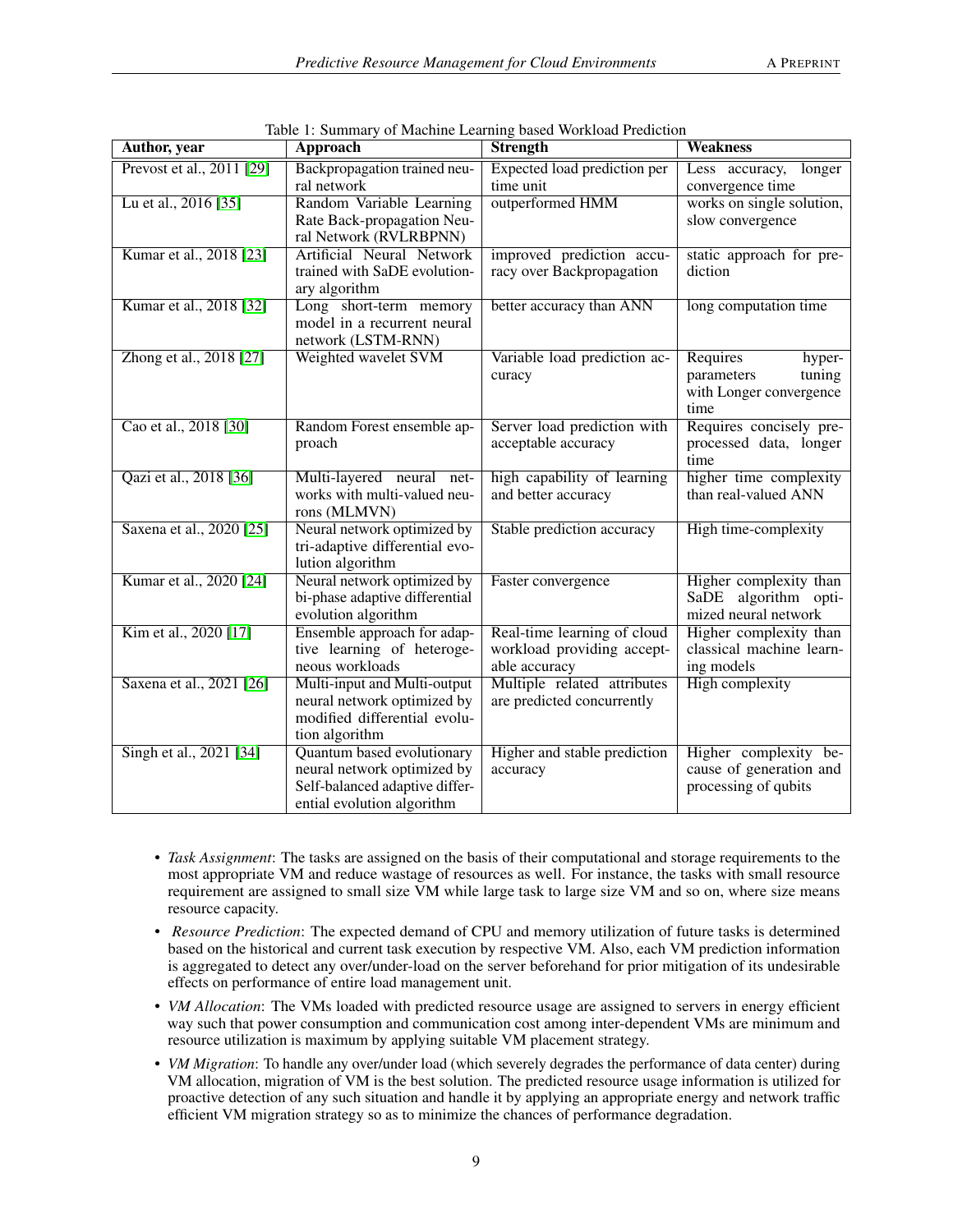An efficient VM Assignment and migration allows energy and network traffic optimization during load management which is further optimized by applying an appropriate resource prediction. Hence, the purpose of integration of all these operations during elastic resource management is to conserve the optimization achieved at each step by applying various greedy, heuristic, fuzzy-approach, machine learning and evolutionary optimization methods and finally encapsulates the entire energy optimization to allow smooth and cost-efficient performance on cloud data center.

#### 5.1 Recent state-of-the-art and Comparison

#### *Hierarchical SLA-driven resource management:*

Goudarzi et al. presents SLA-driven resource management specifically for reduction of SLA-violation and electrical energy consumption including cooling devices and CPU utilization at cloud data center in [\[37\]](#page-15-10). The authors consider VM management is the problem of deploying VMs on servers and assigning resources to them satisfying the criteria of minimizing overall operational cost and SLA terms violation subject to resource availability and QoS constraints. In this approach, a set of decentralized decision managers (power and cooling managers) generating constraints and works in cooperation to make hierarchical decision for VM management so as to reduce the operational cost of data centers. Moreover, they apply periodic optimization to assign new VMs and re-allocate active VMs to physical machines according to the expected workload during next epoch. The outcome of this work 40% reduction in operational cost of data center and execution time is seven times lesser than centralized management structure for the same operations.

#### *Euclidean distance based multi-objective energy efficient VM placement*

Sharma et al. [\[9\]](#page-14-6) proposed an Euclidean distance based multi-objective energy efficient VM placement. This work includes energy consumption based on CPU utilization excluding cooling devices, multi-objective VM placement subject to minimum power consumption and maximum resource utilization, task scheduling and VM migration decreasing SLA violation. The authors proposed HGAPSO algorithm by combining genetic algorithm (GA) and particle swarm optimization (PSO) to allocate VMs on servers to minimize resource wastage and SLA violation. GA helps in migration of VM from source server to target server but it is slow in convergence and PSO assist GA in selecting optimal target server by allowing VM placement from non-energy efficient to energy-efficient server. Task scheduling is done subject to deadline constraint of application execution, therefore reducing chances of SLA violation. When task get completed, VMs terminates and re-allocation VM starts migrating to energy-efficient physical machine. This work is compared with branch-and-bound based exact algorithm and improves resource utilization and reduces power consumption.

#### *Exponential Weighted Moving Average based Resource allocation*

Dynamic resource allocation and VM placement is presented in [\[38\]](#page-15-11) that assigns data center resources depending upon the application requirement and allows energy efficient resource utilization. This work contributes towards overloading avoidance and preventing resource wastage. Firstly, the authors have predicted the future needs of the resource by computing exponential weighted moving average (EWMA) using past behaviors of VMs. This predicted resource demand is later use to allocate VMs on servers accordingly. Moreover, the concept of 'skewness' to measure the unevenness or non-uniformity in resource usage of a server is introduced, which is minimize to enhance the overall resource utilization of server. To avoid overloading of servers, degree of overload is measured periodically, if threshold of resource usage reaches, VMs are migrated to less utilized server. To allow green computing, underutilized servers are shut down after migrating running VMs to energy efficient server. The outcome is load prediction with overall resource utilization is improved avoiding overloading situation as compared to without load prediction scenario.

#### *Stochastic load balancing for VM management:*

Yu et al. [\[39\]](#page-15-12) presented stochastic load balancing to address problem of overloading of servers due to multi-dimensional and dynamic workloads for VM management at data center. Overloaded servers leads to performance degradation as each application executing on it consumes long time to response and frequent VM migrations. Firstly, expected resource demand in particular prediction interval is estimated and probabilistic distribution of prediction errors is padded to the predicted output in order to avoid SLA violations, under estimation and over estimation of resource demands occur due to errors during prediction.In addition, to handle improper VM migrations occur due to overloaded servers and inefficient resource utilization, hotspot (overloaded servers) are identified and a heuristic algorithm is proposed to decide VM migrations from hotspot to underutilized servers and fairly allocate VMs on available servers. This work outperforms deterministic load balancing schemes subject to handling overloaded servers, resource utilization and number of VM migrations. The limitation of the work is they do not consider power consumption or energy saving aspect while load balancing, security issues, network communication cost among various VMs of a user, network bandwidth required during VM migrations.

#### *Online VM placement:*

Online VM placement for raising cloud provider's revenue is proposed in [\[40\]](#page-15-13). The authors notify that SLA violations and VM migrations along with energy consumption degrades fiscal gain of service provider at data center. To resolve these issues, they present first-fit and harmonic algorithms for online VM placement without considering VM migration.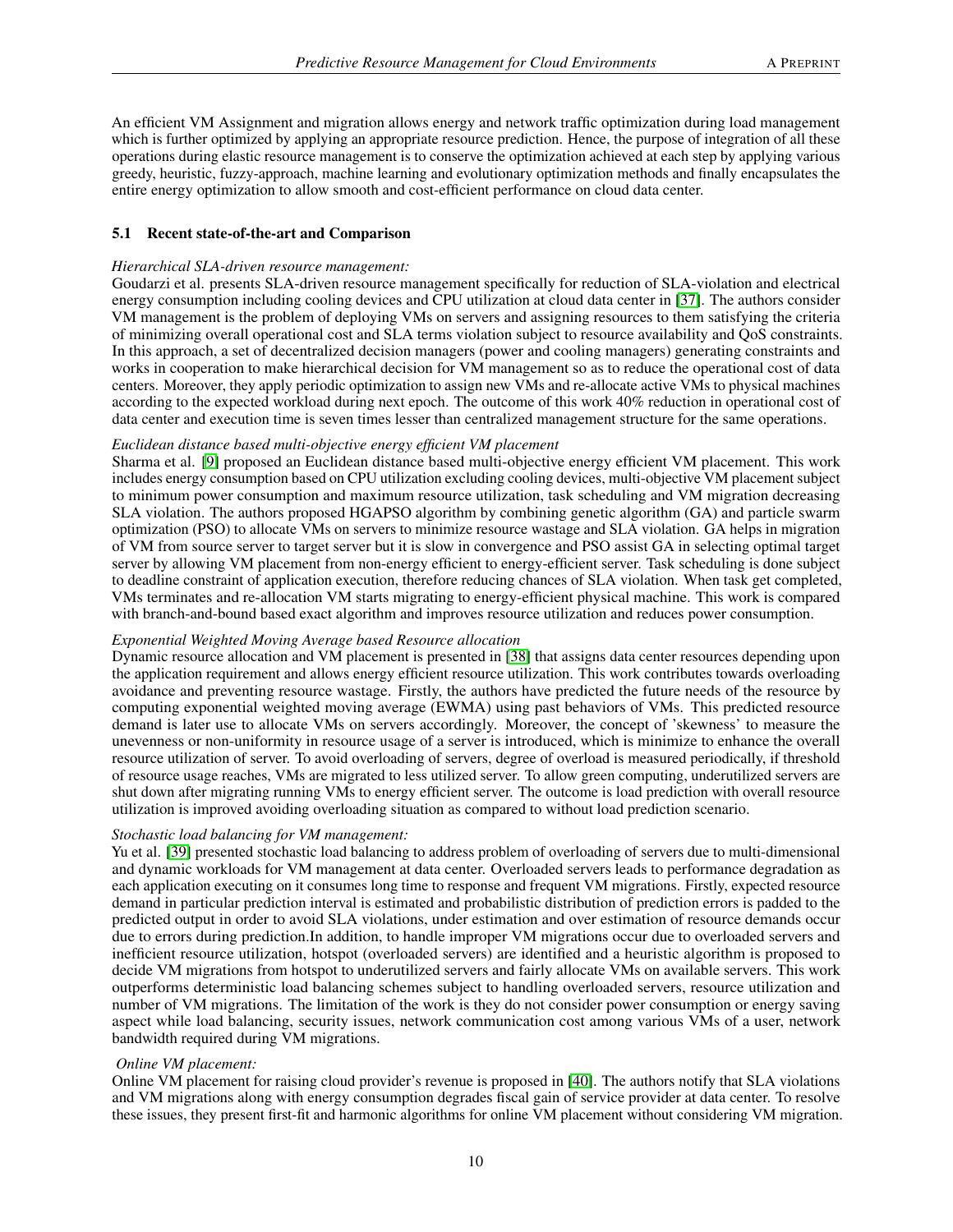Moreover, they proved that problem of maximizing overall revenue subject to VM migration is NP-Hard. They devised Least Reliable First (LRF, using least number of migrations) and Decreased Density Greedy (DDG heuristic algorithm, for fine-grained greedy migrations that increase cloud provider's revenue) to handle VM migration process. During experimental evaluation, it is observed that Harmonic algorithm has more potential to raise revenue for cloud service provider as compared to First-fit algorithm. DDG is feasible for high SLA penalty scenarios, and LRF is suitable to vice-versa situation. The limitation is they ignore communication cost among VMs, bandwidth requirement during VM migration.

#### *VM prediction and migration for overcommitted clouds:*

Dabbagh et al. [\[11\]](#page-14-8) proposed energy efficient VM prediction and migration for over-committed clouds. Resource over-commitment means placement of VMs on servers with capacities excess to their actual requirement. This leads to unnecessary reservation of resources and extravagant power consumption. In addition, new problem arises, i.e. PM overloading and VM migration overhead. To combat these issues, resource predictor and overload predictor are deployed at each VM and PM respectively, that predicts future resource demands of a VM in anticipation and accordingly VMs are placed on PMs subject to the resource capacity and overloading constraints of PM. Overload predictor of all PMs are connected to cluster manager that decides VM migration process. For energy efficiency, the idea is to deploy new VM or VMs supposed to migrate on the already running PMs satisfying overload threshold constraints rather than to start new PM. The foremost limitation of this work is deployment of resource predictor at each VM and overload predictor at every server, as it leads to unnecessary overhead of computation that consume extra time and space at each physical machine.

#### *Secure and Energy Aware Load Balancing (SEA-LB)*

Recently, Singh et al. [\[41\]](#page-15-14) presented secure and energy aware load balancing (SEA-LB) framework for VM placement, in which they introduced concept of security by minimizing side channel attack along with power saving and efficient resource utilization while allocating PMs to VMs. To provide security to each VM seems fine however, it reduces resource utilization. In reality, every VM is not carrying confidential data and therefore, SCA prevention is not the essential requirement of every VM while load balancing. Moreover, they ignored the role of VM migration, bandwidth utilization and network communication cost during balancing VMs on PMs.

#### *Multiobjective genetic algorithm:*

Multiobjective genetic algorithm for resource prediction and allocation is proposed in [\[42\]](#page-15-15), addressing CPU and memory utilization of VMs and PMs and overall energy consumption of data center. The GA algorithm predicts resource usage before allocating PM to VM. Then VM placement algorithm is applied to maximize resource utilization and minimize energy consumption. The limitation of this work is that SLA violations and VM migrations may increase due to prediction errors.

#### *Multiobjective ACO:*

Gao et al. [\[39\]](#page-15-12) proposed multi-objective ant colony optimization (ACO) for optimal VM placement and efficient power consumption. The goal is to optimally place VMs on available PMs so as to minimize resource wastage and power consumption. The drawback of ACO is that it depends on quantity of pheromones to search optimal solution in search space and it is unsuitable to recursively improve the resource utilization.

#### *Profile guided VM placement*

Recently, Ding et al. [\[43\]](#page-15-16) proposed profile-guided three-phase framework for VM placement based on profiling of applications, task classification and application assignment. However, it ignored handling of VM migration during over/under-load situations.

#### *Traffic-aware VM Placement*

Meng et al.[\[44\]](#page-15-17) focussed on network traffic minimization and studied the effect of network resources while optimizing VM migration on host machines. A two-tier approximation algorithm is proposed to solve traffic-aware VM placement problem that resulted into increased throughput and decreased communication cost.

#### *Secure and Multi-objective VM Placement*

A Whale Optimization Genetic Algorithm (WOGA) is proposed in [\[45\]](#page-15-18) for secure and multi-objective VM placement (i.e., SM-VMP) with multi-efficient VM migration. This work focussed on minimization of security threats, communication cost, power consumption and improved resource utilization concurrently. A novel probability based encoding-decoding system was introduced that encodes VM allocation as a whale position vector by considering heterogeneous VMs environment. The performance evaluation and comparison of this work with various existing multi-objective VMP including GA, Whale optimization, Non-dominated based GA (NSGA-II), PSO, Hybrid of GA and PSO reveals its superiority for efficient VM allocation.

#### *Online Prediction based Multi-objective Load Balancing*

An energy-efficient and online resource prediction derived multi-objective load-balancing (OP-MLB) framework is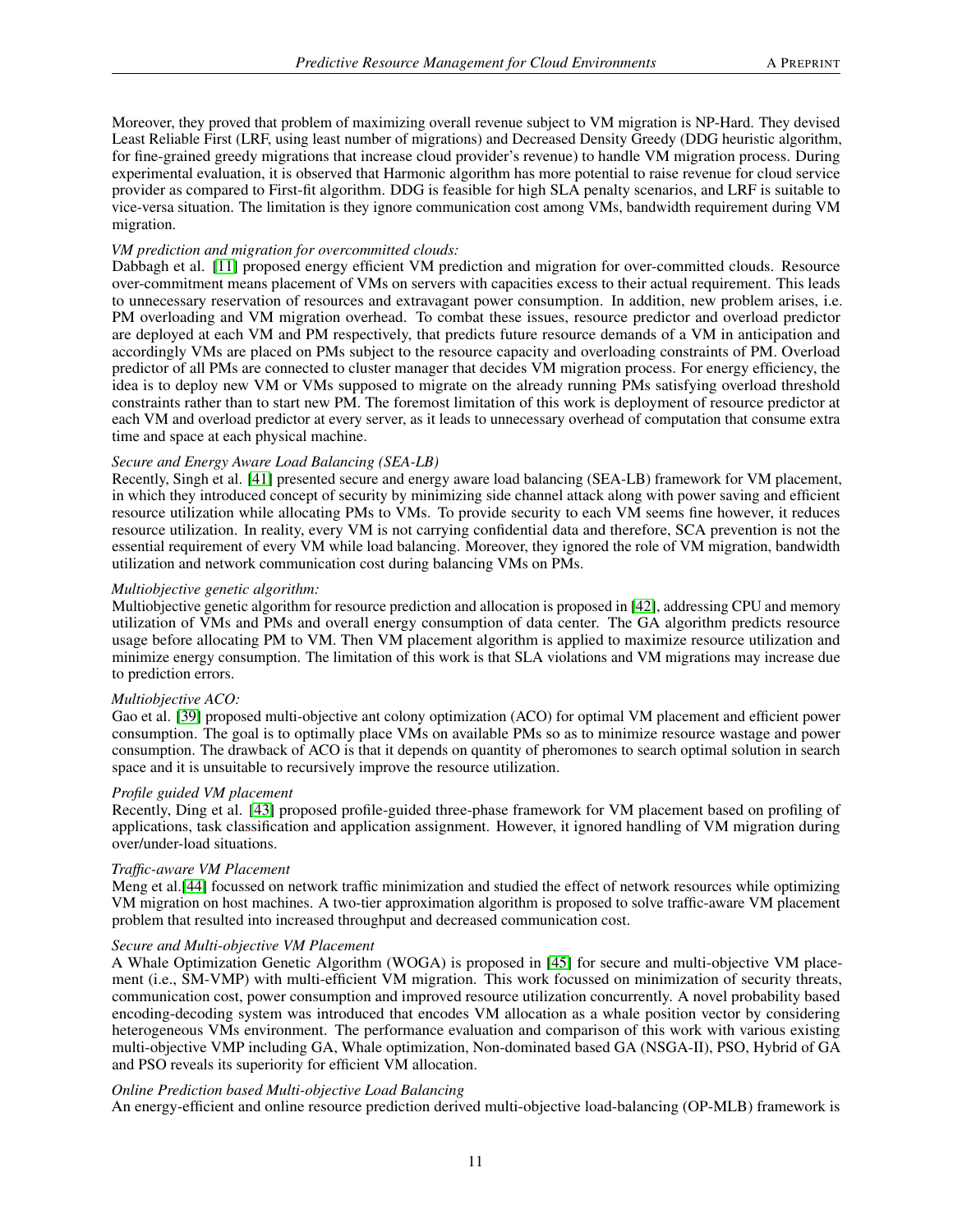presented in [\[2\]](#page-13-1) where an evolutionary neural-network based prediction unit is developed and utilized to estimate the future resource utilization of VMs and proactive over/under-load estimation on servers. A non-dominated sorting based genetic algorithm is applied for a multi-objective VM placement. Additionally, an energy and network-efficient VM migration algorithm is proposed for the minimization of power consumption within data center. It allows power saving by shutting down inactive servers and minimizing the number of active servers, reducing VM migrations and maximizing the resource utilization.

#### *Proactive VM autoscaling*

To meet dynamic demands of the future applications, an energy-efficient resource provisioning framework is developed in [\[26\]](#page-14-23). This framework addressed the challenges including resource wastage, degradation of performance and Qualityof-Service (QoS) by comparing the application's predicted resource requirement with resource capacity of VMs and consolidating entire load on the minimum number of servers. An online multi-resource feed-forward neural network (OM-FNN) is developed to forecast the multiple resource demands and predicted VMs are placed on energy-efficient servers. This integrated approach optimized resource utilization and energy consumption.

#### *Communication Cost Aware Resource Efficient Load Balancing*

Saxena et al. [\[15\]](#page-14-12) have presented a communication cost aware and resource efficient load balancing (CARELB) framework to reduce the communication cost among VMs within the data center, minimize power consumption and maximize resource utilization. This framework allocates VMs with high affinity and inter-dependency physically closer to each other. A Particle Swarm Optimization and non-dominated sorting based Genetic Algorithm i.e. PSOGA algorithm is proposed for optimized placement of VMs, where VM allocations are encoded as particles as well as chromosomes. The experimental analysis depicts that CARELB framework achieved stable optimization of power consumption and resource utilization during VM placement.

#### *Security embedded dynamic resource allocation*

To reduce the security risks during VM placement and sharing physical resources with multiple users, a security embedded dynamic resource allocation (SEDRA) model is proposed in [\[46\]](#page-15-19). This model employed an analyser for identifying co-located inter-VM relations and detect server with malicious hypervisor to mitigate security breaches. A random tree based VM threat detector and workload predictor operates in the background to allow secure and resource efficient allocation of physical resources among VMs. SEDRA a protects against the security breaches due to known user VMs and substantially decreases co-residency threats due to unknown VMs. Futher, this model is enhanced in [\[47\]](#page-15-20) to provide security during load arrival at data center and detect any contention prior to its occurrence.

Table [2](#page-13-2) highlights the summarised comparison of related work discussed above subject to objective of the respective proposed work, utilized approach, strength and weakness of the work.

# 6 Emerging Challenges and Future Research Directions

In the light of existing elastic resource management approaches, the following challenges are encapsulated for the enhancement and development of more promising and influential management of elastic resources in cloud environment:

- *Improving Workload forecasting accuracy*: The VM resource prediction and workload forecasting accuracy needs to be enhanced to avoid SLA violations and allow contention free execution of user applications. The accurate estimation of requirement of resources in future is inevitable in providing reliable and highly available cloud services during efficient resource management. The existing approaches are static which works on historical workload only.
- *Overloading and Performance Degradation*: During peak load arrival, the aggregate demand of resources of VMs exceeds the available resource capacity of the server leading to overloaded servers leading to performance degradation and SLA violations. For example, some VMs may crash, longer unavailability of resources and increased response time etc.
- *Live VM migration and Downtime*: In order to manage the dynamic and random requirement of excess resource capacities or handle overload, VMs migrate in real time from overloaded server to other server having sufficient resource capacity, leads to delayed execution. Another major issue is to decide which VM should migrate, when to migrate, and to which server it should migrate?
- *Single resource consideration during load balancing*: Most of the existing elastic resource distribution strategies considers single resource i.e. CPU only, whereas in real world cloud resource management all the resources are significant as contention of either of the resources: Memory, Bandwidth, disk usage, processor may become bottleneck degrading overall performance of the system.
- *Interaction and Co-operation among related operations* : Individual consideration of workload prediction, resource provisioning, VM placement and migration, though all of these operations serves common objective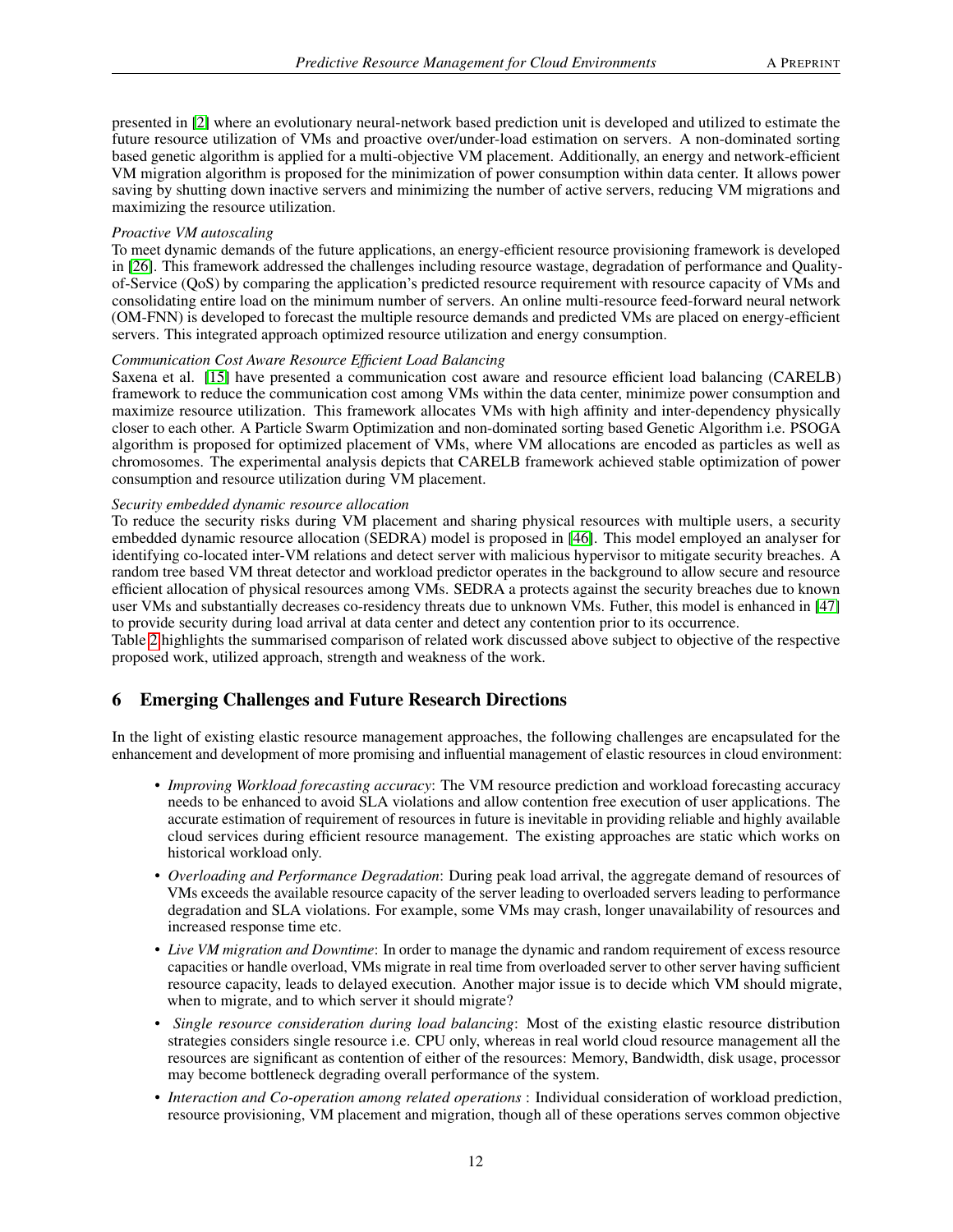| Author, objective                                                                          | <b>Approach</b>                                                                                                                   | $\tilde{\phantom{a}}$<br><b>Strength</b>                                                                                            | <b>Weakness</b>                                                                     |
|--------------------------------------------------------------------------------------------|-----------------------------------------------------------------------------------------------------------------------------------|-------------------------------------------------------------------------------------------------------------------------------------|-------------------------------------------------------------------------------------|
| Goudarzi et al., 2015<br>[37], Energy efficient re-<br>source management                   | Hierarchical decision for<br>VM placement                                                                                         | SLA violations and opera-<br>tional cost reduced                                                                                    | security and bandwidth<br>were ignored.                                             |
| Zhao et al., 2015 [40],<br>Online VM placement                                             | Least Reliable First (LRF)<br>Decreased<br>Density<br>and<br>Greedy (DDG) algorithms<br>were proposed                             | SLA violations and VM mi-<br>grations reduced                                                                                       | ignored prior estimation<br>of expected workload                                    |
| Yu et al., 2016 [39],<br>stochastic load balancing                                         | Prediction of over/under-<br>loaded servers and VM mi-<br>gration                                                                 | reduced number of active<br>servers and improved re-<br>source utilization                                                          | ignored security and com-<br>munication cost between<br>inter-dependent VMs         |
| Xiao et al., 2012 [38],<br>Dynamic resource alloca-<br>tion and VM placement               | Prediction of future resource<br>demands by using EWMA                                                                            | threshold based overload pre-<br>diction                                                                                            | SLA violations increase<br>due to prediction errors                                 |
| Ding et al., 2019 [43],<br>profile-guided<br>three-<br>phase framework for VM<br>placement | Profiling of applications, task<br>classification and application<br>assignment                                                   | improved resource utiliza-<br>tion                                                                                                  | ignorance of VM migra-<br>tion                                                      |
| Nguyen et al., 2017 [48],<br>VM consolidation                                              | Prediction of multiple re-<br>source utilization to handle<br>over/under-loaded servers                                           | reduction in number of active<br>servers                                                                                            | risk of SLA violations                                                              |
| Wang et al., 2010 [49]                                                                     | VM migration after overload<br>detection                                                                                          | power-efficient VM manage-<br>ment                                                                                                  | delay in execution of user<br>application                                           |
| Beloglazov et al., 2010<br>$[50]$                                                          | Threshold-value based over-<br>load detection                                                                                     | proactive handling of over-<br>load                                                                                                 | may lead to unnecessary<br>VM migration                                             |
| Dabbagh et al., 2016 [11]                                                                  | Wiener Filter based overload<br>prediction                                                                                        | Power efficient VM migra-<br>tion                                                                                                   | ignored<br>under-loaded<br>server                                                   |
| Sharma et al., 2016<br>[9], Multi-objective VM<br>placement                                | Hybrid of PSO and GA algo-<br>rithm                                                                                               | improves resource utilization<br>and reduces power consump-<br>tion                                                                 | resource wastage                                                                    |
| Singh et al., 2019 [41],<br>and<br>Energy<br>Secure<br>Aware Load Balancing<br>$(SEA-LB)$  | Multi-objective VM place-<br>ment by applying NSGA-II                                                                             | consideration of security dur-<br>ing load balancing                                                                                | VM migration not dis-<br>cussed                                                     |
| Gao et al., 2013 [51]<br>multi-objective<br>VM<br>placement                                | Ant colony optimization<br>(ACO)                                                                                                  | optimal VM placement and<br>efficient power consumption                                                                             | unsuitable to recursively<br>improve resource utiliza-<br>tion                      |
| Tseng et al., 2017 [42],<br>Multi-objective<br>VM<br>placement                             | GA based prediction for VM<br>placement                                                                                           | energy-efficient resource uti-<br>lization                                                                                          | <b>SLA</b> violations and VM<br>migrations                                          |
|                                                                                            | rithm to provide network traf-<br>fic aware Vm migration                                                                          | Meng et al., 2010 [44] Two-tier approximation algo- increased throughput and de- ignored under-loaded<br>creased communication cost | server                                                                              |
| Saxena et al.,<br>2021<br>[45], Secure and multi-<br>objective VM placement                | Whale Optimization inte-<br>grated with non-dominated<br>sorting based Genetic Algo-<br>rithm (WOGA) is proposed                  | Secure VM allocation sub-<br>ject to minimum power con-<br>sumption, resource wastage,<br>and communication cost is<br>achieved     | VM mapping to the level<br>of multiple clusters of<br>server is not considered      |
| 2021<br>Saxena et<br>al.,<br>[2], online predictive<br>resource management                 | Online VM resource-usage<br>based multi-objective VM<br>placement is proposed us-<br>ing evolutionary optimiza-<br>tion technique | Energy-efficient VM place-<br>ment with proactive handling<br>of overload                                                           | inaccurate overload pre-<br>diction may lead to un-<br>necessary VM migra-<br>tions |

Table 2: Comparative Summary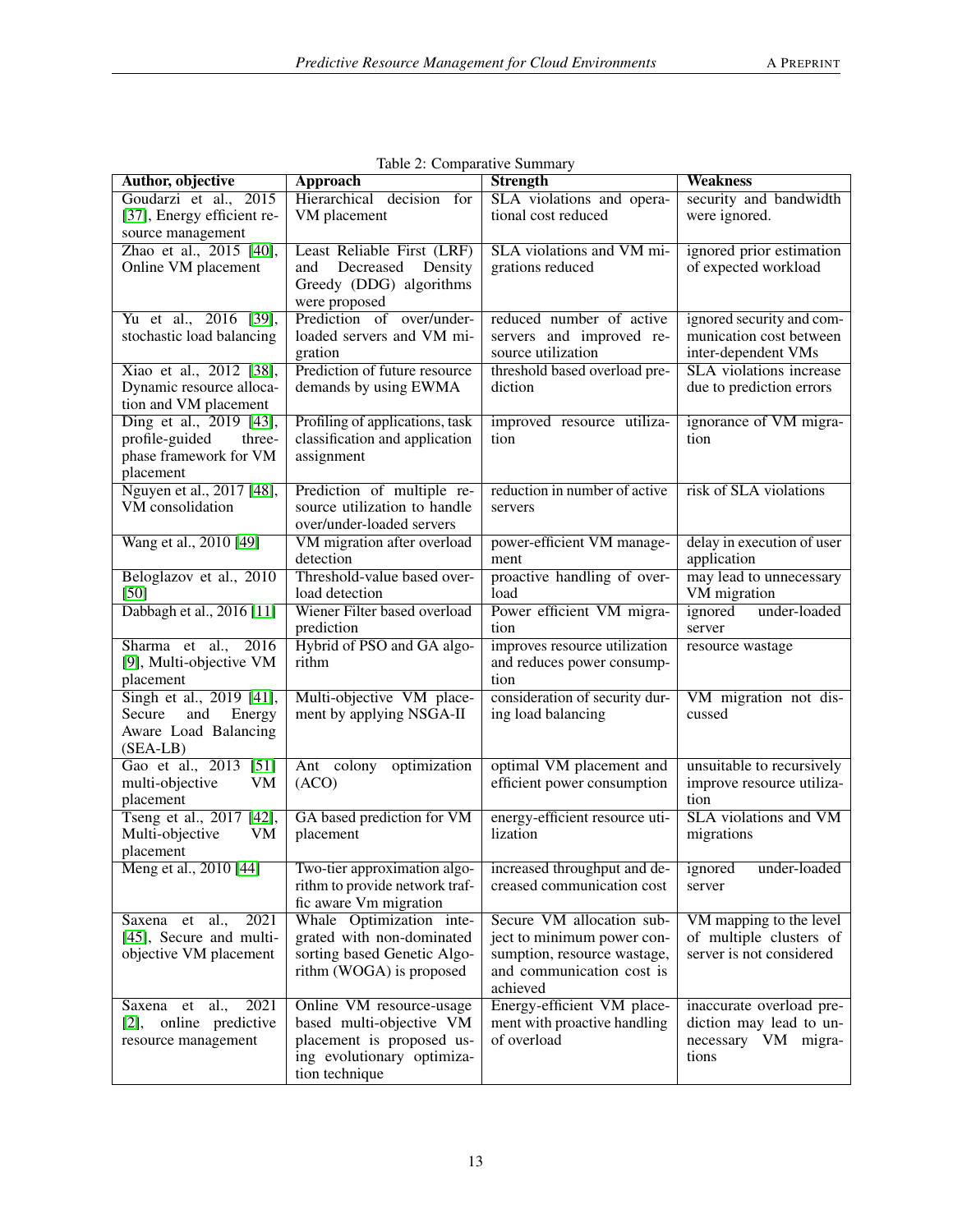<span id="page-13-2"></span>

| Author, objective         | Approach                         | <b>Strength</b>                | <b>Weakness</b>          |
|---------------------------|----------------------------------|--------------------------------|--------------------------|
| Saxena et al., 2021 [26], | VM resource prediction and       | Power efficient VM scaling     | under-loaded<br>ignored  |
| Proactive autoscaling of  | clustering is utilized to deter- | and allocation                 | server                   |
| <b>VMs</b>                | mine exact number and size       |                                |                          |
|                           | of VMs required to execute       |                                |                          |
|                           | future workload                  |                                |                          |
| Saxena et al., 2020 [15], | Hybrid of PSO and NSGA-II        | improves resource utilization  | Cluster-level            |
| Communication-cost        | algorithm (PSOGA) is devel-      | and reduces response-time      | communication-cost       |
| aware VM placement        | oped                             |                                | aware VM mapping is      |
|                           |                                  |                                | not considered           |
| Saxena et al., 2020 [46], | Workload prediction and          | consideration of security dur- | VM migration is not dis- |
| Security Embedded Dy-     | proactive VM threat detec-       | ing load balancing             | cussed                   |
| namic Resource Alloca-    | tion mechanisms are applied      |                                |                          |
| tion (SEDRA)              | to achieve secure VM alloca-     |                                |                          |
|                           | tion                             |                                |                          |
| 2021<br>al.,<br>Saxena et | Proactive detection of net-      | VM inter-<br>Allows secure     | Over-/Under-loading of   |
| [47], Secure inter-VM     | work and resource conges-        | communication and avoids       | servers and VM migra-    |
| communication model       | tion and unauthorized VM         | illegal access based VM        | tion concepts are not    |
| network-efficient<br>with | access based threat mitiga-      | threats                        | discussed during<br>VM   |
| resource allocation       | tion                             |                                | scheduling               |

Table 2: Comparative Summary continued

of energy-efficient resource utilization. Therefore, all the related resource management operations must be employed at uniform platform to allow interaction among them for development of a pragmatic resource management solution in cloud environment.

• *Lack of security while resource allocation*: Since security of data is the primary concern of every user, the physical resource distribution among different users' VMs must consider protection of data as a major perspective along with resource capacity constraints.

The following research directions are designed in order to fill the research gaps and deal with aforementioned challenges:

- An improved improved workload prediction method with high performance stability is needed to be developed. The predictor should learn dynamically in real-time by training and re-training itself with historical as well as real-time resource usage samples by various VMs and servers. Also, multiple resources should be predicted concurrently by learning utilization of different resources from the training data samples.
- An effective under/over-load prediction method is required that can proactively estimate the peak and down load conditions with high accuracy which would alert the proactive VM migration before actual occurrence of the under/over-load and minimize performance degradation.
- To optimize multi-resource utilization including CPU, memory, bandwidth concurrently during load balancing for contention-free execution of users' applications while conserving energy and reducing resource wastage in cloud environment.
- To integrate workload forecasting with an efficient load balancing approach or resource utilization model at uniform platform to enhance the efficiencv during resource management.
- To manage the network traffic while tackling resource congestion problem during resource distribution and network-efficient load balancing.
- Development of secure resource distribution models for cloud data center that allows secure execution of user workload, secure inter-communication among inter-dependent VMs with alleviation of an unauthorised access.

# References

- <span id="page-13-0"></span>[1] R. Buyya, S. N. Srirama, G. Casale, R. Calheiros, Y. Simmhan, B. Varghese, E. Gelenbe, B. Javadi, L. M. Vaquero, M. A. Netto *et al.*, "A manifesto for future generation cloud computing: research directions for the next decade," *ACM computing surveys (CSUR)*, vol. 51, no. 5, p. 105, 2018.
- <span id="page-13-1"></span>[2] D. Saxena, A. K. Singh, and R. Buyya, "OP-MLB: An online vm prediction based multi-objective load balancing framework for resource management at cloud datacenter," *IEEE Transactions on Cloud Computing*, 2021.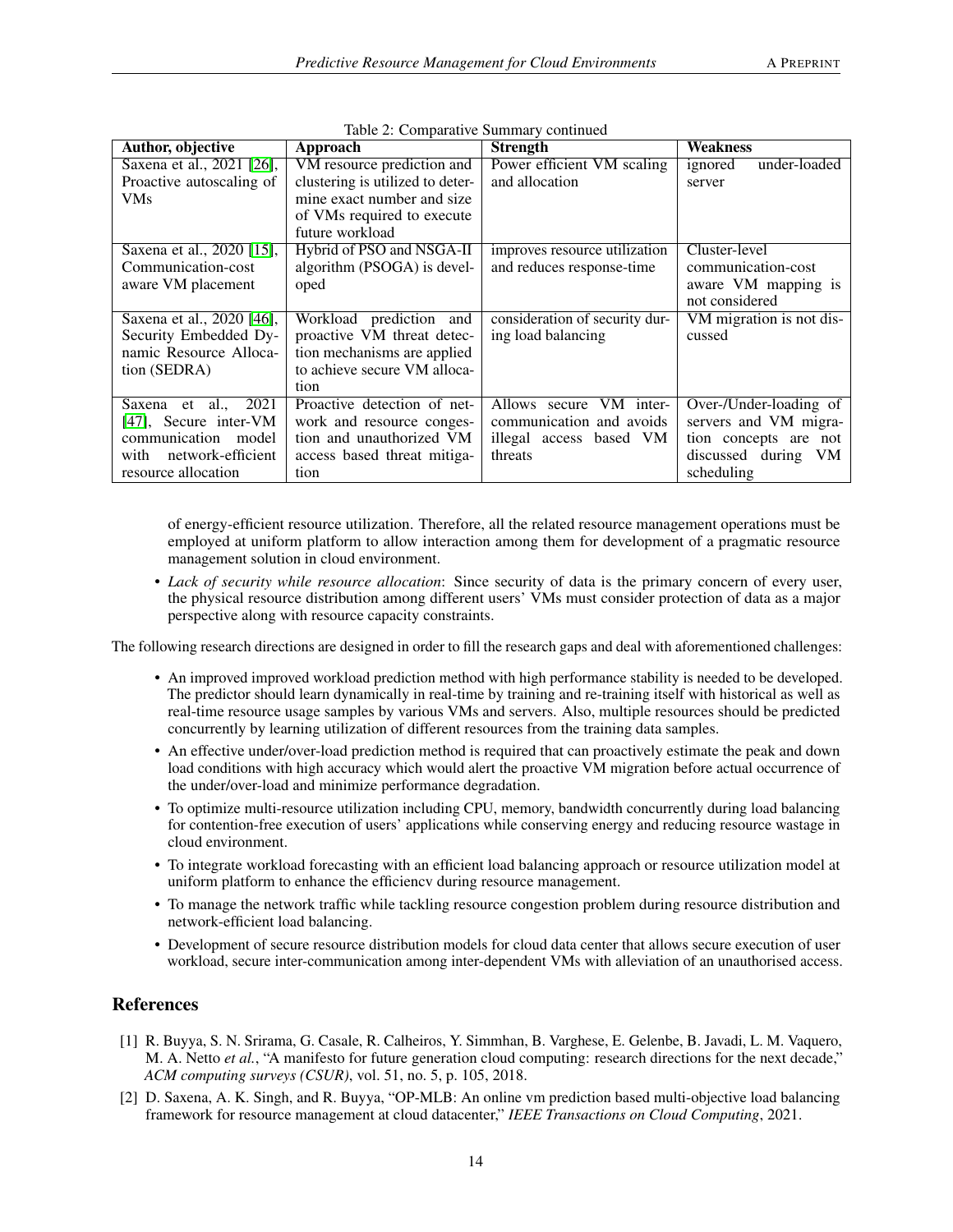- <span id="page-14-0"></span>[3] D. Saxena, R. Chauhan, and R. Kait, "Dynamic fair priority optimization task scheduling algorithm in cloud computing: concepts and implementations," *International Journal of Computer Network and Information Security*, vol. 8, no. 2, p. 41, 2016.
- <span id="page-14-1"></span>[4] M. Dabbagh, B. Hamdaoui, M. Guizani, and A. Rayes, "Exploiting task elasticity and price heterogeneity for maximizing cloud computing profits," *IEEE Transactions on Emerging Topics in Computing*, vol. 6, no. 1, pp. 85–96, 2015.
- <span id="page-14-2"></span>[5] D. Saxena and S. Saxena, "Highly advanced cloudlet scheduling algorithm based on particle swarm optimization," in *2015 Eighth International Conference on Contemporary Computing (IC3)*. IEEE, 2015, pp. 111–116.
- <span id="page-14-3"></span>[6] K. Gai, M. Qiu, H. Zhao, and X. Sun, "Resource management in sustainable cyber-physical systems using heterogeneous cloud computing," *IEEE Transactions on Sustainable Computing*, vol. 3, no. 2, pp. 60–72, 2017.
- <span id="page-14-4"></span>[7] D. Saxena, K. S. Vaisla, and M. S. Rauthan, "Abstract model of trusted and secure middleware framework for multi-cloud environment," in *International Conference on Advanced Informatics for Computing Research*. Springer, 2018, pp. 469–479.
- <span id="page-14-5"></span>[8] D. Saxena and A. K. Singh, "Energy aware resource efficient-(EARE) server consolidation framework for cloud datacenter," in *Advances in communication and computational technology*. Springer, 2021, pp. 1455–1464.
- <span id="page-14-6"></span>[9] N. K. Sharma and G. R. M. Reddy, "Multi-objective energy efficient virtual machines allocation at the cloud data center," *IEEE Transactions on Services Computing*, vol. 12, no. 1, pp. 158–171, 2016.
- <span id="page-14-7"></span>[10] M. Amiri, L. Mohammad-Khanli, and R. Mirandola, "An online learning model based on episode mining for workload prediction in cloud," *Future Generation Computer Systems*, vol. 87, pp. 83–101, 2018.
- <span id="page-14-8"></span>[11] M. Dabbagh, B. Hamdaoui, M. Guizani, and A. Rayes, "An energy-efficient vm prediction and migration framework for overcommitted clouds," *IEEE Transactions on Cloud Computing*, vol. 6, no. 4, pp. 955–966, 2016.
- <span id="page-14-9"></span>[12] S. Saxena and D. Saxena, "Ewsa: An enriched workflow scheduling algorithm in cloud computing," in *2015 International Conference on Computing, Communication and Security (ICCCS)*. IEEE, 2015, pp. 1–5.
- <span id="page-14-10"></span>[13] A. K. Singh and D. Saxena, "A cryptography and machine learning based authentication for secure data-sharing in federated cloud services environment," *Journal of Applied Security Research*, pp. 1–24, 2021.
- <span id="page-14-11"></span>[14] Y. Han, J. Chan, T. Alpcan, and C. Leckie, "Using virtual machine allocation policies to defend against co-resident attacks in cloud computing," *IEEE Transactions on Dependable and Secure Computing*, vol. 14, no. 1, pp. 95–108, 2015.
- <span id="page-14-12"></span>[15] D. Saxena and A. K. Singh, "Communication cost aware resource efficient load balancing (care-lb) framework for cloud datacenter," *Recent Advances in Computer Science and Communications*, vol. 12, pp. 1–00, 2020.
- <span id="page-14-13"></span>[16] S. G. Domanal, R. M. R. Guddeti, and R. Buyya, "A hybrid bio-inspired algorithm for scheduling and resource management in cloud environment," *IEEE transactions on services computing*, vol. 13, no. 1, pp. 3–15, 2017.
- <span id="page-14-14"></span>[17] I. K. Kim, W. Wang, Y. Qi, and M. Humphrey, "Forecasting cloud application workloads with cloudinsight for predictive resource management," *IEEE Transactions on Cloud Computing*, 2020.
- <span id="page-14-15"></span>[18] J. Kumar, A. K. Singh, and R. Buyya, "Self directed learning based workload forecasting model for cloud resource management," *Information Sciences*, vol. 543, pp. 345–366, 2021.
- <span id="page-14-16"></span>[19] D. Saxena and S. Chauhan, "A review on dynamic fair priority task scheduling algorithm in cloud computing," *International Journal of Science, Environment and Technology*, vol. 3, no. 3, pp. 997–1003, 2014.
- <span id="page-14-17"></span>[20] L. Columbus, "Roundup of cloud computing forecasts and market estimates," *Report*, 2016.
- <span id="page-14-18"></span>[21] M. Pedram, "Energy-efficient datacenters," *IEEE Transactions on Computer-Aided Design of Integrated Circuits and Systems*, vol. 31, no. 10, pp. 1465–1484, 2012.
- <span id="page-14-19"></span>[22] H. Rong, H. Zhang, S. Xiao, C. Li, and C. Hu, "Optimizing energy consumption for data centers," *Renewable and Sustainable Energy Reviews*, vol. 58, pp. 674–691, 2016.
- <span id="page-14-20"></span>[23] J. Kumar and A. K. Singh, "Workload prediction in cloud using artificial neural network and adaptive differential evolution," *Future Generation Computer Systems*, vol. 81, pp. 41–52, 2018.
- <span id="page-14-21"></span>[24] J. Kumar, D. Saxena, A. K. Singh, and A. Mohan, "Biphase adaptive learning-based neural network model for cloud datacenter workload forecasting," *Soft Computing*, pp. 1–18, 2020.
- <span id="page-14-22"></span>[25] D. Saxena and A. K. Singh, "Auto-adaptive learning-based workload forecasting in dynamic cloud environment," *International Journal of Computers and Applications*, pp. 1–11, 2020.
- <span id="page-14-23"></span>[26] S. Deepika and S. A. Kumar, "A proactive autoscaling and energy-efficient vm allocation framework using online multi-resource neural network for cloud data center," *Neurocomputing*, vol. 426, pp. 248–264, 2021.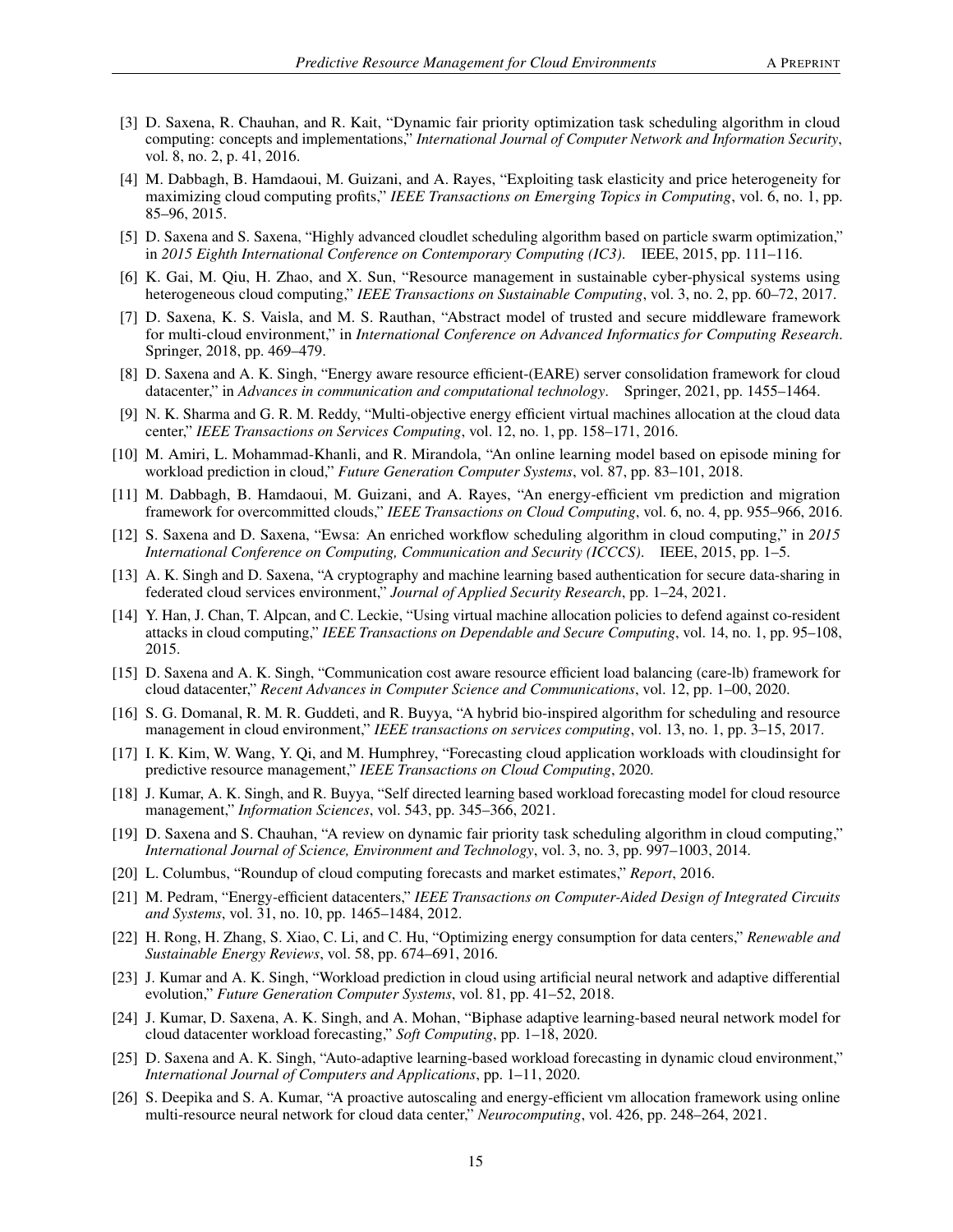- <span id="page-15-0"></span>[27] W. Zhong, Y. Zhuang, J. Sun, and J. Gu, "A load prediction model for cloud computing using pso-based weighted wavelet support vector machine," *Applied Intelligence*, vol. 48, no. 11, pp. 4072–4083, 2018.
- <span id="page-15-1"></span>[28] S. Kumaraswamy and M. K. Nair, "Intelligent vms prediction in cloud computing environment," in *2017 International Conference On Smart Technologies For Smart Nation (SmartTechCon)*. IEEE, 2017, pp. 288–294.
- <span id="page-15-2"></span>[29] J. J. Prevost, K. Nagothu, B. Kelley, and M. Jamshidi, "Prediction of cloud data center networks loads using stochastic and neural models," in *2011 6th International Conference on System of Systems Engineering*. IEEE, 2011, pp. 276–281.
- <span id="page-15-3"></span>[30] R. Cao, Z. Yu, T. Marbach, J. Li, G. Wang, and X. Liu, "Load prediction for data centers based on database service," in *2018 IEEE 42nd Annual Computer Software and Applications Conference (COMPSAC)*, vol. 1. IEEE, 2018, pp. 728–737.
- <span id="page-15-4"></span>[31] B. Song, Y. Yu, Y. Zhou, Z. Wang, and S. Du, "Host load prediction with long short-term memory in cloud computing," *The Journal of Supercomputing*, vol. 74, no. 12, pp. 6554–6568, 2018.
- <span id="page-15-5"></span>[32] J. Kumar, R. Goomer, and A. K. Singh, "Long short term memory recurrent neural network (lstm-rnn) based workload forecasting model for cloud datacenters," *Procedia Computer Science*, vol. 125, pp. 676–682, 2018.
- <span id="page-15-6"></span>[33] K. Qazi and I. Aizenberg, "Cloud datacenter workload prediction using complex-valued neural networks," in *2018 IEEE Second International Conference on Data Stream Mining & Processing (DSMP)*. IEEE, 2018, pp. 315–321.
- <span id="page-15-7"></span>[34] A. K. Singh, D. Saxena, J. Kumar, and V. Gupta, "A quantum approach towards the adaptive prediction of cloud workloads," *IEEE Transactions on Parallel and Distributed Systems*, 2021.
- <span id="page-15-8"></span>[35] Y. Lu, J. Panneerselvam, L. Liu, and Y. Wu, "Rvlbpnn: A workload forecasting model for smart cloud computing," *Scientific Programming*, vol. 2016, 2016.
- <span id="page-15-9"></span>[36] K. Qazi and I. Aizenberg, "Towards quantum computing algorithms for datacenter workload predictions," in *2018 IEEE 11th International Conference on Cloud Computing (CLOUD)*. IEEE, 2018, pp. 900–903.
- <span id="page-15-10"></span>[37] H. Goudarzi and M. Pedram, "Hierarchical sla-driven resource management for peak power-aware and energyefficient operation of a cloud datacenter," *IEEE Transactions on Cloud Computing*, vol. 4, no. 2, pp. 222–236, 2015.
- <span id="page-15-11"></span>[38] Z. Xiao, W. Song, and Q. Chen, "Dynamic resource allocation using virtual machines for cloud computing environment," *IEEE transactions on parallel and distributed systems*, vol. 24, no. 6, pp. 1107–1117, 2012.
- <span id="page-15-12"></span>[39] L. Yu, L. Chen, Z. Cai, H. Shen, Y. Liang, and Y. Pan, "Stochastic load balancing for virtual resource management in datacenters," *IEEE Transactions on Cloud Computing*, 2016.
- <span id="page-15-13"></span>[40] L. Zhao, L. Lu, Z. Jin, and C. Yu, "Online virtual machine placement for increasing cloud provider's revenue," *IEEE Transactions on Services Computing*, vol. 10, no. 2, pp. 273–285, 2015.
- <span id="page-15-14"></span>[41] A. Singh and J. Kumar, "Secure and energy aware load balancing framework for cloud data centre networks," *Electronics Letters*, vol. 55, no. 9, pp. 540–541, 2019.
- <span id="page-15-15"></span>[42] F.-H. Tseng, X. Wang, L.-D. Chou, H.-C. Chao, and V. C. Leung, "Dynamic resource prediction and allocation for cloud data center using the multiobjective genetic algorithm," *IEEE Systems Journal*, vol. 12, no. 2, pp. 1688–1699, 2017.
- <span id="page-15-16"></span>[43] Z. Ding, Y.-C. Tian, M. Tang, Y. Li, Y.-G. Wang, and C. Zhou, "Profile-guided three-phase virtual resource management for energy efficiency of data centers," *IEEE Transactions on Industrial Electronics*, 2019.
- <span id="page-15-17"></span>[44] X. Meng, V. Pappas, and L. Zhang, "Improving the scalability of data center networks with traffic-aware virtual machine placement," in *2010 Proceedings IEEE INFOCOM*. IEEE, 2010, pp. 1–9.
- <span id="page-15-18"></span>[45] D. Saxena, I. Gupta, J. Kumar, A. Singh, and W. Xiaoqing, "A secure and multi-objective virtual machine placement framework for cloud data center," *IEEE Systems Journal*, 2021.
- <span id="page-15-19"></span>[46] D. Saxena and A. Singh, "Security embedded dynamic resource allocation model for cloud data centre," *Electronics Letters*, vol. 56, no. 20, pp. 1062–1065, 2020.
- <span id="page-15-20"></span>[47] D. Saxena and A. K. Singh, "OSC-MC: Online secure communication model for cloud environment," *IEEE Communications Letters*, 2021.
- <span id="page-15-21"></span>[48] T. H. Nguyen, M. Di Francesco, and A. Yla-Jaaski, "Virtual machine consolidation with multiple usage prediction for energy-efficient cloud data centers," *IEEE Transactions on Services Computing*, 2017.
- <span id="page-15-22"></span>[49] X. Wang and Y. Wang, "Coordinating power control and performance management for virtualized server clusters," *IEEE Transactions on Parallel and Distributed Systems*, vol. 22, no. 2, pp. 245–259, 2010.